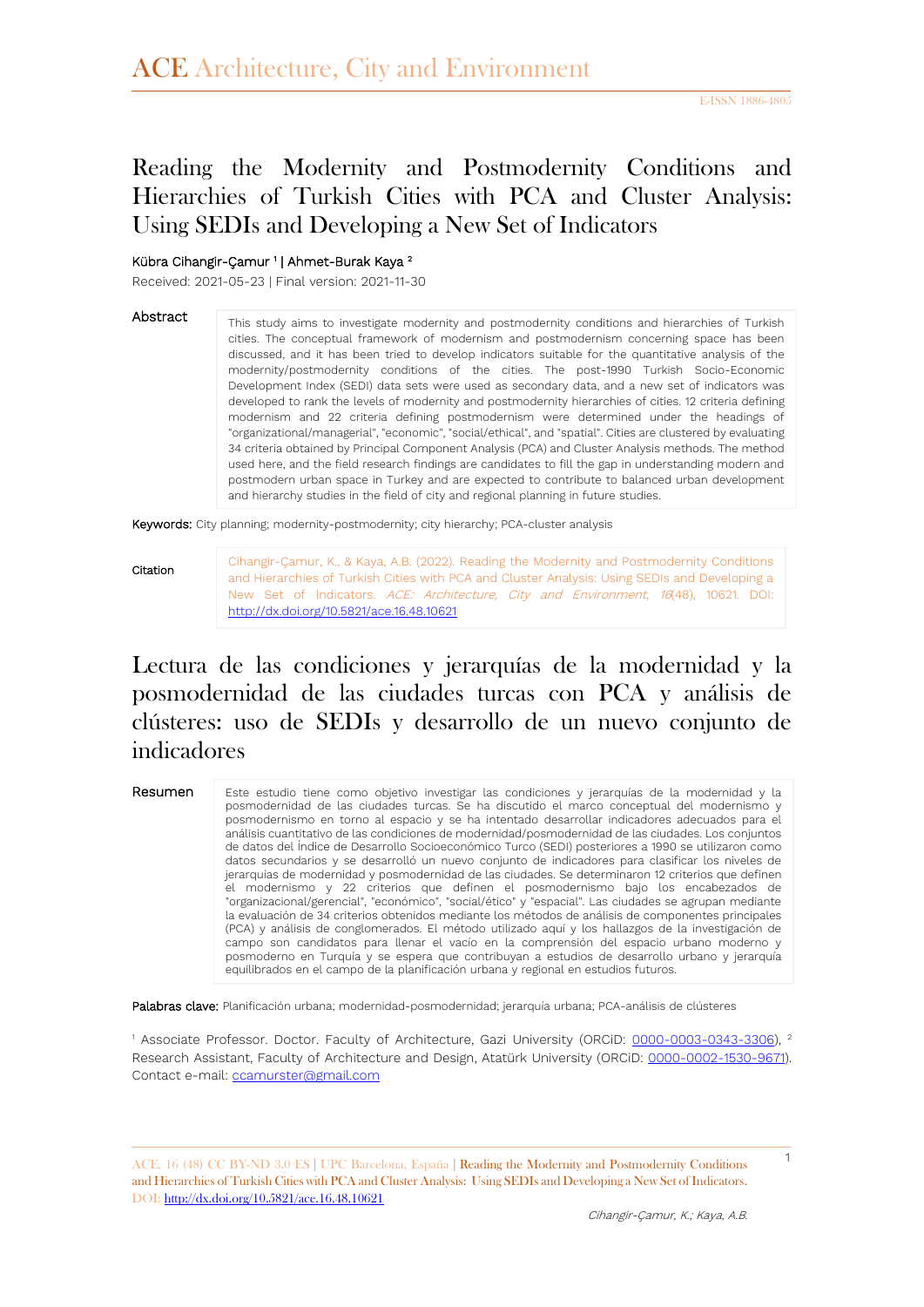### 1. Introduction

Modernism and postmodernism create traces that need to be analysed with their administrative, economic, sociological, cultural, and spatial influences as well as the conditions of their emergence. Although there is a wide range of literary content for the two movements in managerial, economic, sociological, architectural, and cultural contexts, studies dealing with urban-spatial impacts and interactions are limited. These studies cover analyses of sociological and current forms of capitalism. It was also emphasized that the processes of globalization, which started in the 1980s and gained intensity in the 1990s, led to the change of modernist accumulations and a process that evolved into postmodernism; and the phenomenon of postmodernism was discussed as the conceptual framework of social reconstruction (Jameson, 1984; Foucault, 1987; Harvey, 1996; Lyotard, 1998; Bauman, 2000; Baudrillard, 2016).

Along with these conceptualizations, counter-discourses also took an important place in modernism. It was underlined that postmodernism would be understood as the private collective time and space within the comprehensive-time and space of modernism and brings a comprehensive criticism of postmodern thought (Habermas, 1994; Jameson, 1984; Giddens, 2000; Eagleton, 2004; Harvey, 2012; Melas, 2020). It was argued that postmodernism brings along changes in the urban areas' economic, cultural, and social organization forms.

The fact that the following changes experienced in the transition from modernism to postmodernism had a prominent role in the development process of cities by affecting the dynamics of economic and social development was defined as essential milestones in the studies: decline in state authority, change of production dynamics, liberalization of capital, formation of new social values (Aslan & Yılmaz, 2001; Elliot & Lemert, 2006; Kaygalak & Işık, 2007; Baudrillard, 2016). It has importance to address the creation/change process of the components affecting the spatial dynamics of the urban areas that form the subject of this study and the regional inequalities of urbanization based on modernism-postmodernism.

In Table 1, the studies deemed to affect the cities directly or indirectly and define the managerial/organizational, economic, and social/ethical structure were subjected to literature analysis through Scopus and Web of Science. A cascade process was followed in the analysis (Malecki, 2017). Based on the results obtained, keywords were developed with the content that would allow access to publications dealing with the study subject.

The keywords providing a conceptual understanding of modernism and postmodernism are illustrated in detail in the footnotes, and the analysis results are presented below. In the analysis, studies started in the 1970s showed the first upward abrupt increase in 1990-2000 in line with the postmodern initiatives of the 1990s, the second upward break, however, occurred between 2010 and 2020.

The number of publications belonging 2010-2020 constitutes approximately 40% of the total studies on this subject. It was witnessed that studies and conceptualizations about the interaction of modernism and postmodernism with management, economy, and social fields maintain their places and up-to-dateness, even progressively. This research aims to concretely demonstrate the impacts of changing organizational/managerial mechanisms, economic organizations, social structure/ethical understandings and spatial constructions of modernism and postmodernism on urban dynamics based on quantitative indicators and to provide an empirical explanation of the extent to which Turkish cities experience modernist and postmodernist processes.

The study has four parts. First, the theoretical analysis aimed at defining the components of modernism and postmodernism that affect space is summarized.

 $\mathcal{D}$ 

ACE, 16 (48) CC BY-ND 3.0 ES **|** UPC Barcelona, España **|** Reading the Modernity and Postmodernity Conditions and Hierarchies of Turkish Cities with PCA and Cluster Analysis: Using SEDIs and Developing a New Set of Indicators. DOI:<http://dx.doi.org/10.5821/ace.16.48.10621>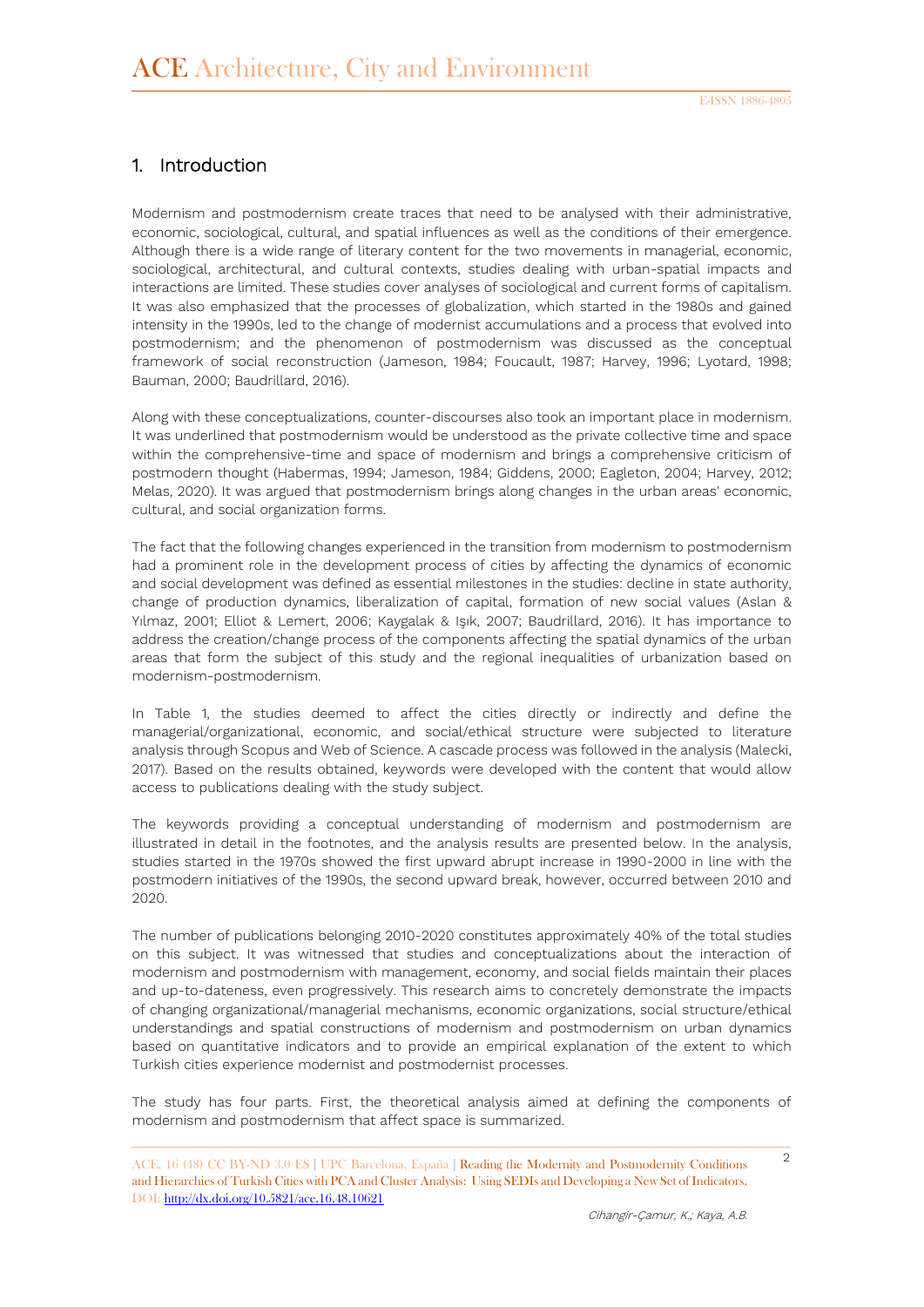In the second part; as to the 40-year change process from the early 1980s to the 2020s, which is agreed as "the transition from modernism to postmodernism" in the literature, the data and results of the Turkish Socio-Economic Development Index (SEDI) studies, which were re-conducted in the years 1996, 2003, 2011 and 2017 in Turkey, which demonstrate the development level of the cities in the economic and social context and allow to establish a relationship with space, were evaluated in line with modernism and postmodernism. In the third part, the criteria for defining the modern and postmodern periods were established thanks to the data obtained from the evaluation of the theoretical content and SEDI studies, and modernity and postmodernity levels of Turkish cities were analysed through the PCA and cluster analysis method.

|           | Modernism                              |                                        |                |                       |                |                             |  |  |  |  |
|-----------|----------------------------------------|----------------------------------------|----------------|-----------------------|----------------|-----------------------------|--|--|--|--|
| Years     |                                        | Managerial/Organizational <sup>a</sup> |                | Economic <sup>b</sup> |                | Social/Ethical <sup>®</sup> |  |  |  |  |
|           | <b>Scopus</b>                          | <b>WoS</b>                             | <b>Scopus</b>  | <b>WoS</b>            | <b>Scopus</b>  | <b>WoS</b>                  |  |  |  |  |
| 1970-1980 | $\Omega$                               | $\Omega$                               | $\Omega$       | $\Omega$              | 1              | $\Omega$                    |  |  |  |  |
| 1980-1990 | и                                      | $\Omega$                               | 5              | $\Omega$              | $\overline{4}$ | $\Omega$                    |  |  |  |  |
| 1990-2000 | 29                                     | 3                                      | 36             | 19                    | 37             | 16                          |  |  |  |  |
| 2000-2010 | 145                                    | 14                                     | 80             | 19                    | 63             | 25                          |  |  |  |  |
| 2010-2020 | 316                                    | 72                                     | 169            | 118                   | 195            | 145                         |  |  |  |  |
| Total     | 494                                    | 89                                     | 290            | 156                   | 300            | 186                         |  |  |  |  |
|           | Postmodernism                          |                                        |                |                       |                |                             |  |  |  |  |
| Years     | Managerial/Organizational <sup>d</sup> |                                        |                | Economic <sup>e</sup> |                | Social/Ethical f            |  |  |  |  |
|           | <b>Scopus</b>                          | <b>WoS</b>                             | <b>Scopus</b>  | <b>WoS</b>            | <b>Scopus</b>  | <b>WoS</b>                  |  |  |  |  |
| 1970-1980 | 0                                      | $\circ$                                | $\circ$        | $\circ$               | $\overline{0}$ | $\circ$                     |  |  |  |  |
| 1980-1990 | n                                      | $\Omega$                               | $\overline{O}$ | $\Omega$              | 3              | $\Omega$                    |  |  |  |  |
| 1990-2000 | 25                                     | 14                                     | 28             | 30                    | 99             | 35                          |  |  |  |  |
| 2000-2010 | 45                                     | 12                                     | 43             | 18                    | 129            | 56                          |  |  |  |  |
| 2010-2020 | 26                                     | 26                                     | 81             | 56                    | 163            | 117                         |  |  |  |  |
| Total     | 96                                     | 52                                     | 144            | 104                   | 394            | 208                         |  |  |  |  |

#### Table 1<sup>1</sup>. Survey Results Conducted within Scopus and Web of Science (WoS) in April 2020 (18-29 April)

Source: Produced within the scope of the study using Scopus and Web of Science database.

# 2. Conceptual framework: the urban context of modernism and postmodernism

Modernism is the conceptualization of a way of life dominated by specialization, rationalization, complex network-type organizations, contractual relations, scientific knowledge, and technology (Simmel, 1978; Aslan & Yılmaz, 2001; Durkheim, 2006; Weber, 2016). These concepts covered by modernism have produced their own values system by advocating the contemporary against traditional society (Weber, 1961; Rousseau, 1999; Marx, 2003; Bozdoğan, 2008; Aydın, 2018; Ritzer & Stepnisky, 2018). In Table 2, the organizational/managerial, economic, social/ethical value system and venue setup, which are thought to be influenced by modernism in cities, are illustrated.

-

3

<sup>&</sup>lt;sup>a</sup> Search terms: "Nation state policy AND modernism" or "Modernism policy AND state" or "Modernism and administrative management".

<sup>&</sup>lt;sup>b</sup> Search terms: "Modernism AND economic development" or "Modernism AND economic structure" or "Modernism AND economic organization".

ᶜ Search terms: "Modernism AND social structure" or "Modernism AND social morality " or " Modernism AND social ethics".

<sup>&</sup>lt;sup>d</sup> Search terms: "State policy AND postmodernism" or "Postmodernism AND policy structure".

ᵉ Search terms: "Postmodernism AND economic development" or "Postmodernism AND economic structure" or "Postmodernism AND economic organization".

ᶠ Search terms: "Postmodernism AND social structure" or "Postmodernism AND social morality" or "Postmodernism AND social ethics".

ACE, 16 (48) CC BY-ND 3.0 ES **|** UPC Barcelona, España **|** Reading the Modernity and Postmodernity Conditions and Hierarchies of Turkish Cities with PCA and Cluster Analysis: Using SEDIs and Developing a New Set of Indicators. DOI:<http://dx.doi.org/10.5821/ace.16.48.10621>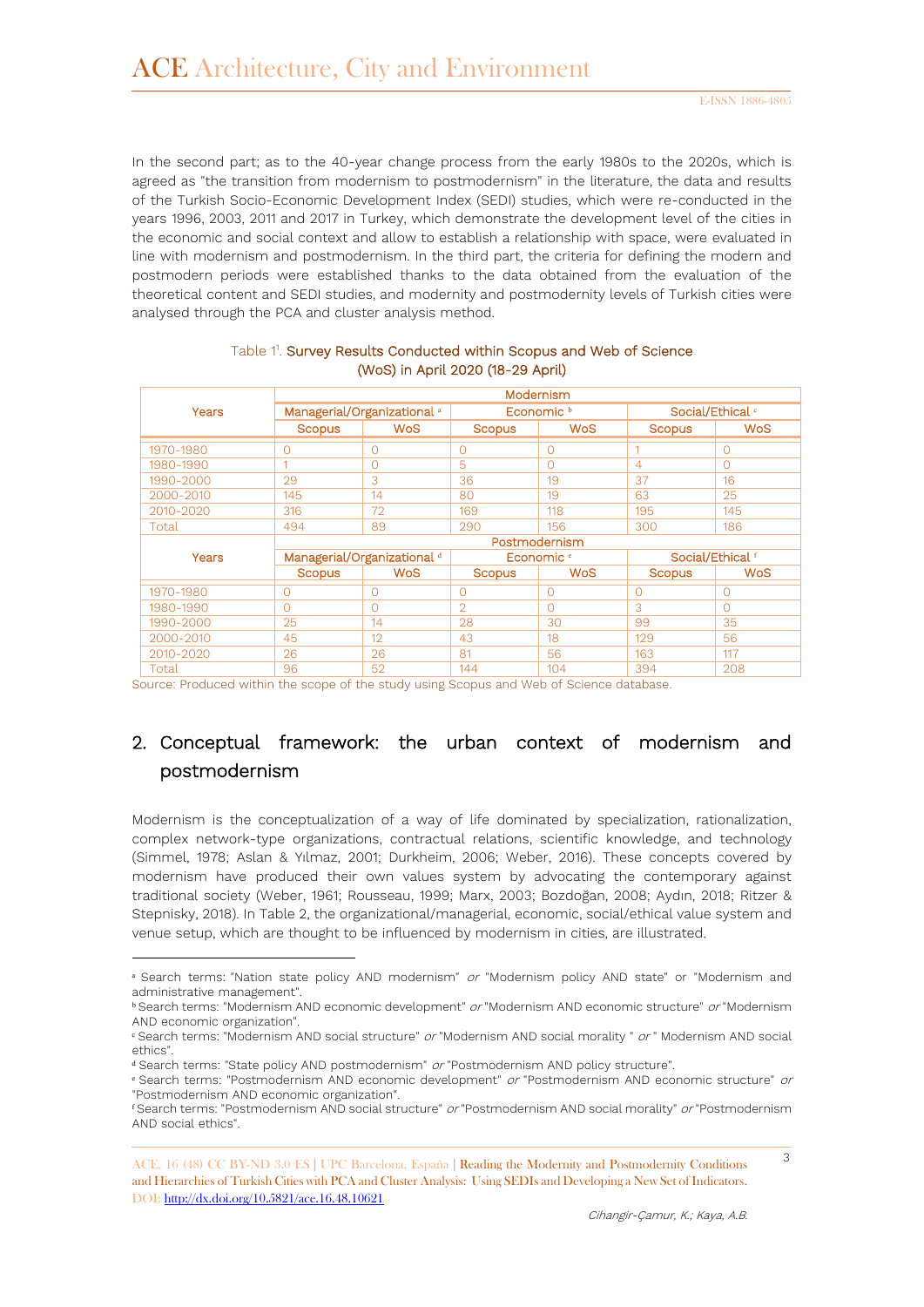| Concept                                            | <b>Authors</b>                                                                                     | Content                                                                                                                                                                                                                                                                                                                                                                                                                                                                                                                                                                                                                                                  |
|----------------------------------------------------|----------------------------------------------------------------------------------------------------|----------------------------------------------------------------------------------------------------------------------------------------------------------------------------------------------------------------------------------------------------------------------------------------------------------------------------------------------------------------------------------------------------------------------------------------------------------------------------------------------------------------------------------------------------------------------------------------------------------------------------------------------------------|
| Organizational<br>/ Managerial<br>Values<br>System | Rousseau, 1999<br>Keyman, 2000<br>Marx, 2003<br>Hume, 2017<br>Aydın, 2018                          | In the managerial ontology of modernism, the state mechanism has<br>evolved into a nation-state structure. Within the accepted new system,<br>democracy as the only proper form of government has been grew due<br>to the necessity of sharing the power with the people. Thus, the<br>legitimacy ground of the nation-state mechanism was formed by the<br>individual. Elections are the only concrete outcome of this evolvement.                                                                                                                                                                                                                      |
|                                                    | Levinas, 1961<br><b>Weber, 1961</b><br>Tekeli, 1999<br>Marx, 2003<br><b>Tekeli, 2009</b>           | As a requirement of the national identity that the nation-state model<br>encompasses, it is stated that it ignores subcultures by defining<br>ethnological and religious diversities under a single supra-identity.<br>During this period, all kinds of ethnic and religious groups were ignored,<br>and their fundamental rights and freedoms were excluded from the<br>scope of social rights and freedoms. The only result of this situation<br>was interpreted as the restriction of worship and ethnic rights.                                                                                                                                      |
| Economic<br><b>Values</b><br>System                | Eraydın, 1992<br>Wallerstein,<br>1992<br>Marx, 2003<br>Tekeli, 2009                                | The pre-capitalist understanding organized in the traditional society has<br>transformed into a structure focused on capital development, leaving its<br>place to the rational money economy in the modernist period. However,<br>"Fordism", which is the only tool and the result of the essential<br>acceptance of modernism in the first quarter of the 20th century, has<br>played a fundamental role in achieving accumulation. During this period,<br>with the development of the Fordist system, the development<br>philosophy of the states concentrated on the industrial sector, and<br>capital accumulation was achieved through this sector. |
|                                                    | Marx & Engels,<br>2003<br><b>Weber, 2016</b>                                                       | The acceleration of the industrialization process and the popularization<br>of the Fordist system also brought the necessity of shaping the labour-<br>power of the capitalist system. The Fordist system divides the production<br>process into numerous stages and considers individuals who have rarely<br>received or completed primary education as a workforce potential. The<br>only concrete outcome of this situation is the employment structure<br>based on unskilled labour accumulation.                                                                                                                                                    |
|                                                    | Blauner, 1964<br>Chia, 1995<br>Cupers, 2014<br>Mariscal<br>González, &<br>Montaño<br>Salazar, 2018 | As a result of the industrialization process in the modernist period,<br>professional associations and unionization mechanisms have gained a<br>corporate identity to defend the labour force's rights and provide workers<br>with better working conditions. Cities in this period assumed the<br>characteristic of spatial integrity where industrialization was organized,<br>and capital accumulated. The only result of this situation was the rural-<br>urban migration flow and population accumulation in the cities.                                                                                                                            |
| Social /<br><b>Ethical Values</b><br>System        | Bodur, 1991<br>Piccone, 1991<br><b>Weber, 2016</b>                                                 | In the modernist period, the social structure was organized in an<br>environment that the state can keep under its control and regulates the<br>people's moral feelings, just for the continuity of the capitalist system. In<br>the modernist period, the individual was forced to renounce all personal<br>desires and perceive this situation as a responsibility dictated by the<br>system. As the only result of this situation, the individual focuses on<br>production to satisfy her/his consumption desires as per his basic<br>consumption needs.                                                                                              |
| <b>Spatial Values</b><br>System                    | Chia, 1995<br>Etzioni, 2013<br>Bauman, 2017<br>Ritzer &<br>Stepnisky, 2018                         | The rational mind and equality, developed in the modernist period,<br>caused the state mechanism to be organized to fulfil the needs of the<br>majority. As a result, the state mechanism has become the central<br>responsible institution to provide basic human needs by emphasizing<br>the equality concept.                                                                                                                                                                                                                                                                                                                                         |

Source: Obtained within the scope of the study through the 1970-2020 literature analysis.

Postmodernism is a movement of thought that became popular in the last years of the 20th century, during which the desire for a life focused on mass consumption became stronger, state mechanisms suffered the authority gap, and the commercialization of knowledge came to the fore in social life (King, 2005). While postmodernism was being constructed with a critical approach to modernism's basic assumptions, it had adopted discrimination instead of unification; coincidence instead of design; deconstruction instead of holistic; disintegration instead of collectivity; subjectivity instead of objectivity (Hassan, 1985). In this sense, the postmodernist understanding created its value system by producing alternative accumulations against the essential accumulations of modernism.

ACE, 16 (48) CC BY-ND 3.0 ES **|** UPC Barcelona, España **|** Reading the Modernity and Postmodernity Conditions and Hierarchies of Turkish Cities with PCA and Cluster Analysis: Using SEDIs and Developing a New Set of Indicators. DOI:<http://dx.doi.org/10.5821/ace.16.48.10621>

4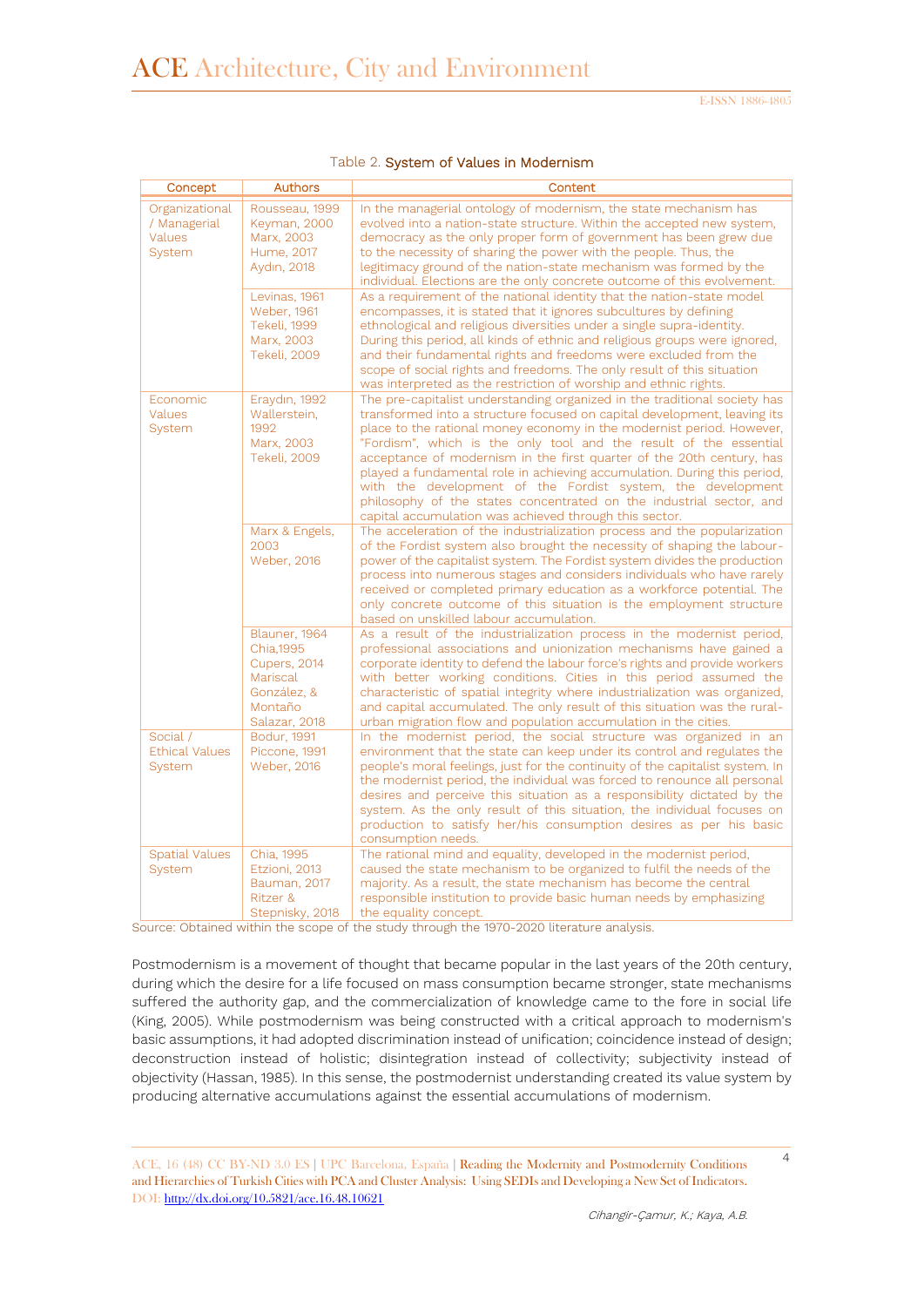Table 3 illustrates the postmodernist era's organizational/managerial, economic, social/ethical, and spatial value systems.

| Concept                                            | Authors                                                                                                                                        | Content                                                                                                                                                                                                                                                                                                                                                                                                                                                                                                                                                                                                                                                                                                                      |
|----------------------------------------------------|------------------------------------------------------------------------------------------------------------------------------------------------|------------------------------------------------------------------------------------------------------------------------------------------------------------------------------------------------------------------------------------------------------------------------------------------------------------------------------------------------------------------------------------------------------------------------------------------------------------------------------------------------------------------------------------------------------------------------------------------------------------------------------------------------------------------------------------------------------------------------------|
| Organizational<br>/ Managerial<br>Values<br>System | Chia, 1995<br>Tomlinson,<br>1999a<br>Tomlinson,<br>1999 <sub>b</sub><br>Harvey, 1996<br>Karakaş, 2000<br>Akça, 2005<br>Best & Kellner,<br>2016 | In the postmodernist era, there has been the rejection of totalitarian<br>acceptances and holistic understanding, the popularity of irregularity<br>and confusion; this movement limits the sovereignty rights by making<br>the boundaries of states in economic and cultural terms insignificant.<br>Thus, the understanding of macro theory and macro politics has been<br>dominated by understanding micro theory and micro politics.<br>Postmodernism has paved the way for local governments and local<br>organizations to play an active role in understanding plurality and<br>locality.                                                                                                                              |
|                                                    | Müller-<br>Rommel, 1989<br>Tomlinson.<br>1999 <sub>b</sub><br>Göktolga, 2015<br>Eryılmaz, 2015                                                 | In the postmodern period, individualism had been discussed as a<br>concept nourished by cultural identities rather than the rational identity<br>created by modernity and its structure that pre-shaped its present and<br>future. In postmodernism, individualism had to carry gender, identity,<br>environment, etc., and daily life practices, which were not perceived<br>politically in the modernist period, to the political sphere. The only<br>concrete outcome of this situation is considered as thematic political<br>parties and NGOs.                                                                                                                                                                          |
| Economic<br><b>Values</b><br>System                | Soja, 1990<br>Urry, 1995<br>Lyotard, 1998<br><b>Urry, 1999</b><br>Baudrillard, 2011<br>Harvey, 2012<br><b>Roscoe, 2014</b>                     | The standard and mass production logic, which contradicts the ontology<br>of postmodernity, was replaced by post-Fordism, a flexible and demand-<br>oriented particle production mechanism. Thus, the industry-oriented<br>capital accumulation process was also destroyed, and the sectors that<br>contributed to the information development of the society that were<br>focused on it. In this process, capital owner made investments in the<br>tourism and service sector through cities and sought to accumulate more<br>capital.                                                                                                                                                                                      |
|                                                    | Eraydın, 1992<br>Mitchell, 1998<br><b>Williams</b><br><u>&amp;</u><br>Sewpaul, 2004<br>Herzfeld, 2010<br>Saklı, 2013                           | The advancement of information technology and the loss of the Fordist<br>production quality in the postmodernist period have also changed the<br>employee-employer system. Also, the decrease in the regulatory and<br>supervisory responsibility of the state in the economic organization in the<br>postmodern period limited the unionization movements. The transition<br>to flexible production in the postmodern period has caused the skilled<br>workforce to gain importance.                                                                                                                                                                                                                                        |
| Social /<br><b>Ethical Values</b><br>System        | Bockock, 1993<br>Soper, 2008<br><b>Roscoe, 2014</b><br>Pérez Bourzac,<br>2018 Yang &<br>Marmolejo,<br>2020                                     | The postmodernist period creates a consumer society through<br>propaganda globally to direct communities to more consumption. During<br>this period, the phenomenon of consumerism led individuals to<br>hedonistic acts of behaviour. The most concrete outcome of this<br>situation is that consumption places gain publicity.                                                                                                                                                                                                                                                                                                                                                                                             |
|                                                    | Bodur, 1991<br>Weber, 2016<br>Piccone, 1991<br>Zengingönül,<br>2012<br><b>Ritzer, 2015</b><br>Postman, 2016                                    | In the postmodernist period, the individual trying to see himself<br>somewhere between consumption means and society continued his<br>search for identity through developing<br>communication<br>and<br>communication tools. Mass media has reached its achievable highest<br>level in the production of "desire for consumption" through TV,<br>advertising, and entertainment sectors in the consumer society of the<br>postmodern era. In this context, visual and print media trigger hedonistic<br>consumption dynamics.                                                                                                                                                                                                |
|                                                    | Featherstone,<br>1996<br>Ristock, 2003<br>Gottdiener,<br>2005<br>Giet, 2006<br>Özbek, 2008<br>Senkal, 2016                                     | The postmodern period constructed on the commercial self that<br>individuals rejected all his past accumulations and built his identity in<br>an environment where popular fashion was commodified. In this<br>direction, due to the opposition created by postmodernity, FEMEN<br>movements have emerged since the 1980s. Women have often<br>exhibited in the second position in popular culture products and texts.<br>The images of women displayed solely based on sexuality (body-<br>oriented) have forced women to be included in consumption with their<br>physical characteristics. Thus, the importance of physical appearances,<br>such as "being in good shape", has increased in the consumption<br>processes. |

|  |  | Table 3. System of Values in Postmodernism |
|--|--|--------------------------------------------|
|--|--|--------------------------------------------|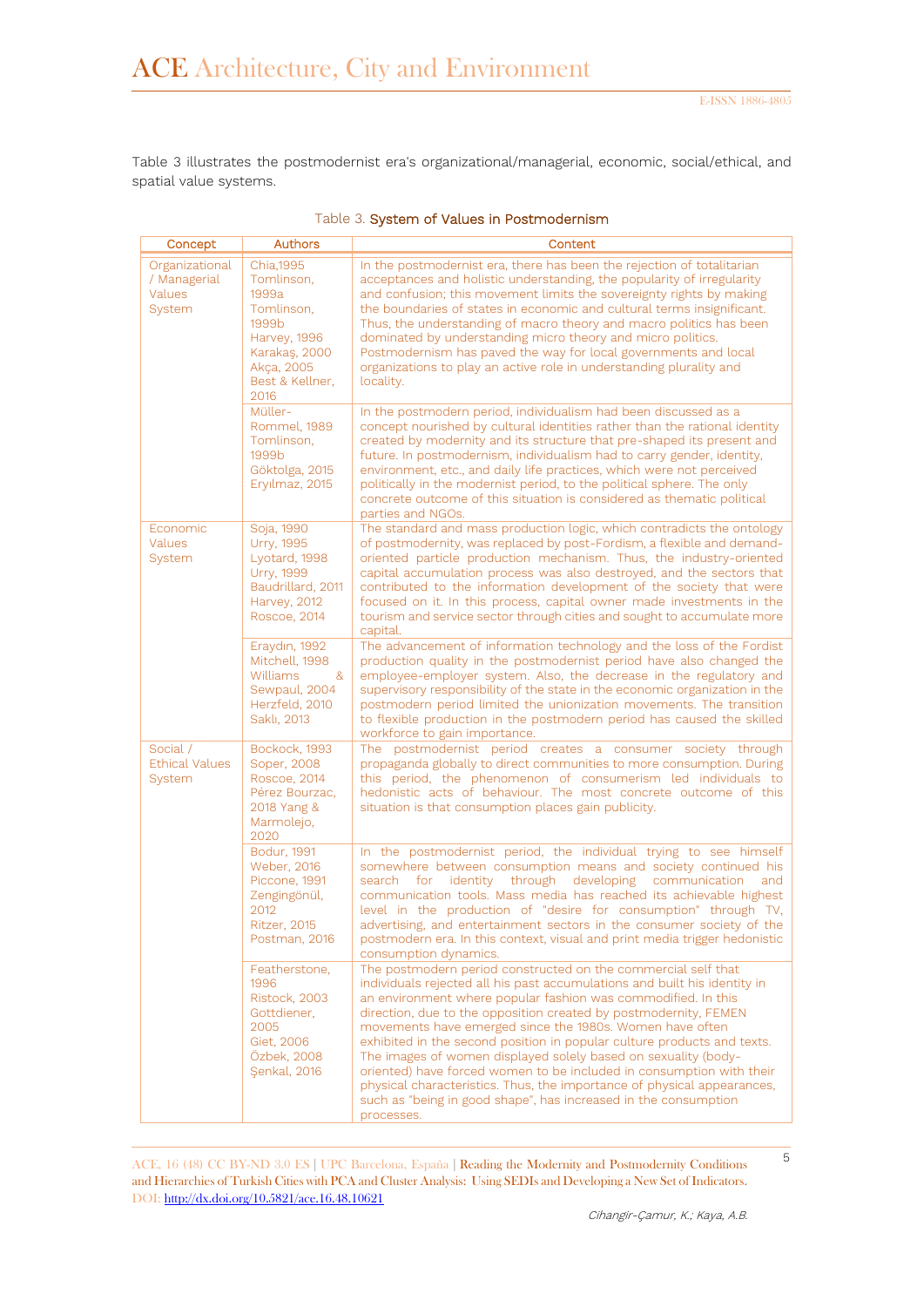|                                 | Kellner, 1991<br>Debord, 2012<br>Zengingönül,<br>2012<br>Postman, 2016<br>Biere Arenas &<br>Arellano<br>Ramos, 2017                                              | In the postmodernist period, mass media contributed to the<br>socialization process of consumer culture and lifestyles and reached its<br>achievable level in the production of "desire for consumption" through<br>TV, advertising, and entertainment sectors, in the consumer society of<br>the postmodern era. Media organs, which trigger hedonist consumption<br>norms, also integrate this walk of life into the consumption system by<br>producing desires that will appeal to different age groups in society.                                                                                                                        |
|---------------------------------|------------------------------------------------------------------------------------------------------------------------------------------------------------------|-----------------------------------------------------------------------------------------------------------------------------------------------------------------------------------------------------------------------------------------------------------------------------------------------------------------------------------------------------------------------------------------------------------------------------------------------------------------------------------------------------------------------------------------------------------------------------------------------------------------------------------------------|
|                                 | Sennett, 2016<br>Gottdiener.<br>2005<br>Hochschild,<br>2012                                                                                                      | In the postmodernist period, it is emphasized that private life was<br>destroyed, and believed that individualism was reduced to self-<br>obsession and rampant narcissism. Thus, it is argued that the<br>patriarchal world in which the gender relations of the past years are<br>defined has changed, and the concept of "until death do us part" has<br>become old-fashioned. Also, in the postmodernist period, gender<br>differences became insignificant, and LGBTI+ tendencies gained<br>legitimacy.                                                                                                                                  |
| <b>Spatial Values</b><br>System | Eraydın, 1992<br>Wallerstein,<br>1992<br>Fainstein, 1999<br>Cihangir Çamur,<br>2009<br>Saklı, 2013<br>Roscoe, 2014<br><b>Ritzer, 2015</b><br>Bosch-Meda.<br>2021 | The state transferred its powers on the economy to autonomous<br>institutions in the globalization process. It adopts regulatory approaches<br>that can be regarded as a kind of referee through these institutions<br>triggered the meeting of society's basic needs by the private sector. In<br>this period, investments were made in the built environment to benefit<br>from urban rents. Thus, the privatization process was accepted as the<br>economic paradigm of postmodernism, and education and health<br>services have also been privatized. These sectors have started to be<br>considered as the private sector-driven fields. |

Source: Obtained within the scope of the study through the 1970-2020 literature analysis.

As a product of the literature review on the organizational/managerial, economic, social/ethical structure and spatial setup of modernism and postmodernism, the mentioned results, believed to be affected by two different movements directly or indirectly, are summarized in Table 4.

In Table 4, regarding modernism and postmodernism, six discourses in the organizational/managerial values system, eight discourses in the economic value system, nine in the ethical/social values system and four in the spatial values system are defined. The first phase of the study was completed by summarizing 27 main basic concepts/discourses regarding these two movements.

The discourses defining the modernism movement presented in Table 4 generally focus on organizational and economic accumulations. Industrialization is given priority in modernism and the Fordist production approach is adopted as main mode of production. In addition, the nation state notion is decisive in individual and social movements. In this context, modernism constructs its typical structures in accordance with its ontological realities.

However, postmodernism emphasizes pluralism, locality, emancipation, and subjective knowledge instead of modernism's holistic understanding and rational realities. In the comparison in Table 4, postmodernism comes to life in a critical integrity against modernism by producing arguments against the debated discourses and acceptances of modernity. Postmodernism discourses focus on localities, local economic and social accumulations. In addition, it is emphasized that local identity come to the fore, economic development focuses on the services sector instead of industrial investments, the social structure is fragmented, and the diversity in identity is reflected as positive accumulation.

As a conclusion, the "organizational, economic, social and spatial values" that define the two intellectual currents are in harmony with the intellectual assumptions of these movements, and modernism and postmodernism clearly defend the opposite axes.

ACE, 16 (48) CC BY-ND 3.0 ES **|** UPC Barcelona, España **|** Reading the Modernity and Postmodernity Conditions and Hierarchies of Turkish Cities with PCA and Cluster Analysis: Using SEDIs and Developing a New Set of Indicators. DOI:<http://dx.doi.org/10.5821/ace.16.48.10621>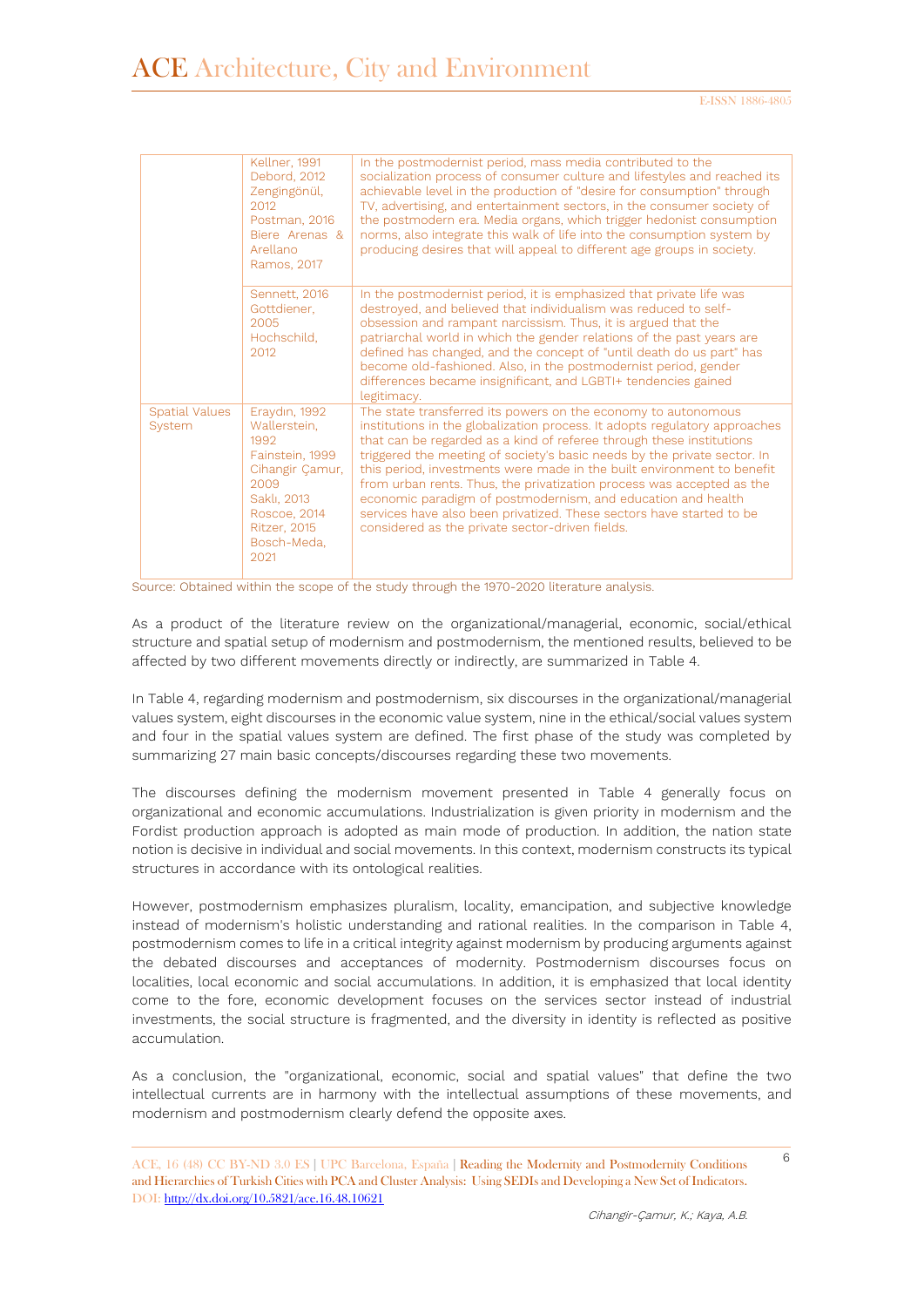|                                                    | Modernism                                                                                                                                                                                                                                                                                                                                                                                                                      | Postmodernism                                                                                                                                                                                                                                                                                                                                                                        |
|----------------------------------------------------|--------------------------------------------------------------------------------------------------------------------------------------------------------------------------------------------------------------------------------------------------------------------------------------------------------------------------------------------------------------------------------------------------------------------------------|--------------------------------------------------------------------------------------------------------------------------------------------------------------------------------------------------------------------------------------------------------------------------------------------------------------------------------------------------------------------------------------|
| <b>Indicator Title</b>                             | <b>Literature Discourse</b>                                                                                                                                                                                                                                                                                                                                                                                                    | <b>Literature Discourse</b>                                                                                                                                                                                                                                                                                                                                                          |
| Organizational<br>/ Managerial<br>Values<br>System | -Defining Ethnological Diversity Under a<br>Single Supra-Identity Framework<br>-Construction of the Legitimacy Grounds of<br>the National State (Adoption of the<br>Democracy Concept)                                                                                                                                                                                                                                         | -Positive Representation of Cultural Diversity<br>-Micro Theory Acceptance and Micro Policy<br>Understanding<br>-Strengthening of Local Governments<br>-Construction of Global Particular Political<br><b>Discourse</b>                                                                                                                                                              |
| Fconomic<br>Values<br>System                       | -Capital Investment<br>Concentration<br>in<br>Industrial Sector<br>-Encouragement of Rural Workforce to<br>Migrate to Cities<br>-Assessing Individuals with Basic Education<br>as Labour Force<br>-Representation of Labour Force<br>-Standardization in<br>Organization<br>and<br>the<br>Ensuring the Representation of<br>Professional Groups' Rights<br>-Development of Economic Organization on<br>Highway and Rail System | -Capital Investment Concentration<br><b>on</b><br>Services and Tourism Sector<br>-Increase in the Labour Force's Education<br>Ouality<br>-Privatization (Loss of Keynesian Policies)<br>- Destruction of the Unionization Process                                                                                                                                                    |
| Social /<br><b>Ethical Values</b><br>System        | -Voluntary Practice of Strict Self Discipline,<br>Avoiding Material and Spiritual Pleasures                                                                                                                                                                                                                                                                                                                                    | -Desire to Live Consumption Oriented<br>-Female Perception / Bringing Sexuality into<br>the forefront<br>-Change of Gender Representation<br>-Construction of Consumerism Special for<br>Age Groups<br>-Spread of Individualization and Isolation<br>-Media Perception and Spread of Hedonist<br>Morality<br>-Construction of Virtual Life Presentation<br>-Change of Family Concept |
| <b>Spatial Values</b><br>System                    | -Meeting Basic Humanitarian Needs by the<br>State by Standardization<br>-Providing Urban Services                                                                                                                                                                                                                                                                                                                              | -Construction of Consumption Areas<br>-Privatization of Basic Services                                                                                                                                                                                                                                                                                                               |

#### Table 4. Modernism and Postmodernism Literature Review

Source: Obtained within the scope of the study through the 1970-2020 literature analysis.

### 3. Research method

In the first phase of the study, literature review and literature analysis were performed. Then, it is aimed to generate a set of indicators to explain the impacts of modernist and postmodernist periods on urban dynamics and to measure the level/hierarchy of experiencing the modernism/postmodernism processes of Turkish cities.

In the generation of indicator set, the transformation process of Turkey from the early 1990s to the 2020s and the transition period from modernism to postmodernism has been evaluated according to the relevant literature with SEDIs (Sosyo-Economic Development Indicators). SEDIs are studies aiming to define the effective components in socio-economic development and formation of urban space. There are five SEDI studies performed in 1996, 2003, 2004, 2011, and 2017 in Turkey.

These SEDI studies carried out by the SPO (State Planning Organisation) in 1996, 2003 and 2004, and by the Ministry of Industry and Technology in 2011 and 2017. In 1996 and 2003, three SEDIs were carried out under ten headings (demographic, employment, health, education, industry, agriculture, construction, financial, infrastructure and other welfare variables) with 58 criteria by SPO.

The following studies were conducted with the features mentioned below: the survey in 2004, under eight headings (excluding construction and infrastructure) with 32 criteria; the study in 2011, similarly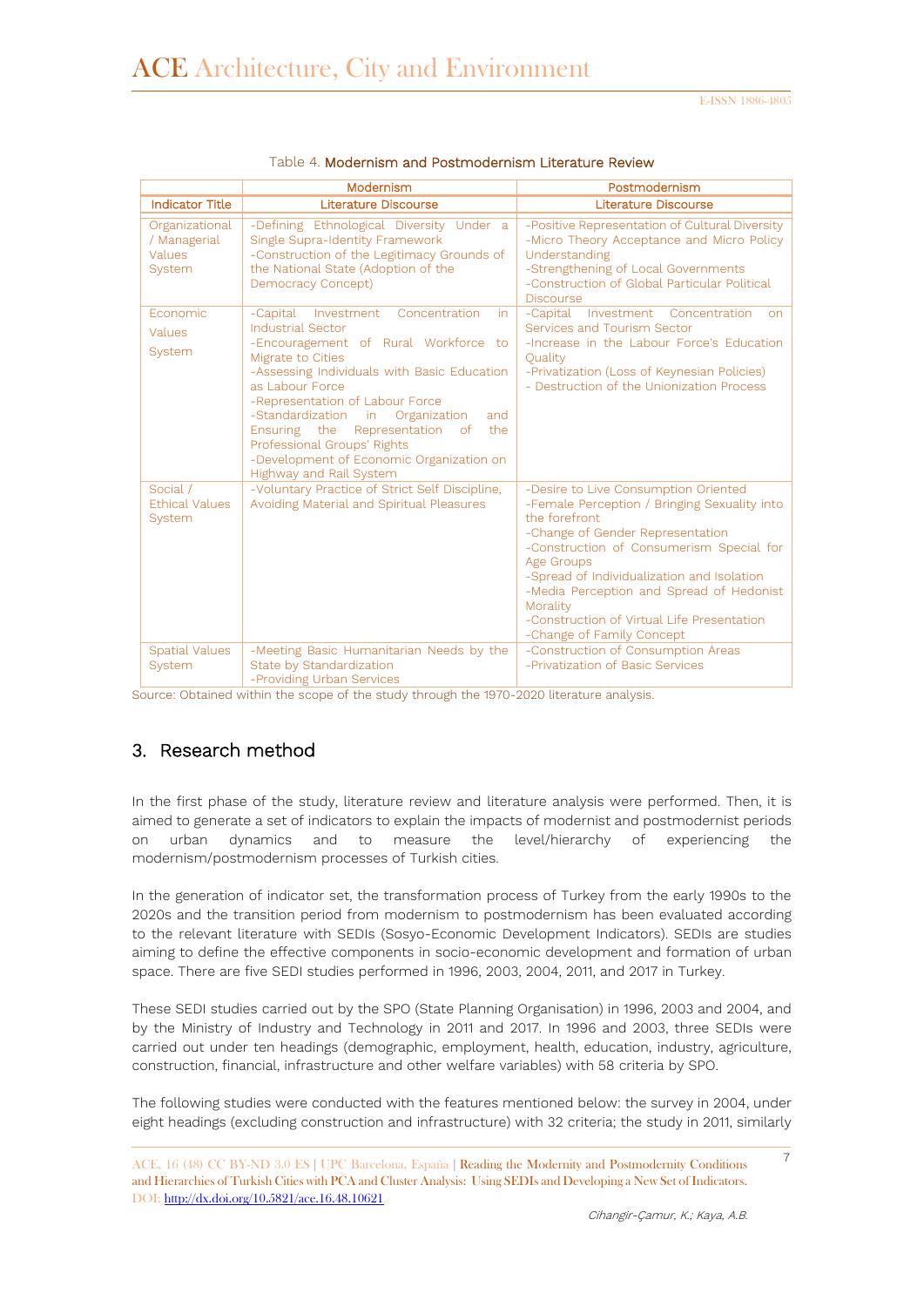under eight headings (competitive and innovative capacity indicators, accessibility indicators and quality of life indicators were added, excluding industry and agriculture), with 61 criteria by changing the content; the study in 2017 with eight headings and 52 criteria. Since the SEDI study of 2004 was performed on a district basis, it was excluded from this study. PCA (Principal Component Analysis) method was used in the SEDI studies (https://www.sbb.gov.tr/ and https://www.sanayi. gov.tr/ bolgesel-kalkinma-faaliyetleri/strateji-belgeleri). PCA is a method used to measure the development level by socio-economic development indices with more than one variable (economic growth, education, health, culture, accessibility, commercial capacity, communication) (Temiz, 2011).

SEDI studies, created by covering many variables, reflect the social structure and the economic structure. They include quantitative and qualitative variables together and reveal the development level of the settlements in a content that allows establishing a relationship with space. At the last stage of the study, because of SEDI studies' evaluation and the content presented by the literature together, the modern and postmodern socio-economic content was defined by establishing a relationship with the spatial components. For this, criteria were defined under the sets of "organizational", "economic", "social / ethical" and "spatial" indicators. Indicator sets' data utilized in these studies were included in the analysis as secondary data.

The changes that the data sets underwent during the process were evaluated within the scope of the transition period from modernism to postmodernism. As a result of the evaluation, a set of indicators was created to evaluate Turkish cities' modernity and postmodernity levels and reveal the differences of hierarchy between cities, taking as reference the criteria predicted to bear the impacts/consequences of modernism/postmodernism movements. Finally, the indicator set was subjected to PCA and cluster analysis, and as a result, the index values of modernity and postmodernity were obtained.

## 3.1. SEDI research and developing a new set of indicators

Socio-Economic Development Index (SEDI) research are series of studies used in determining the development levels of settlements based on provinces and regions. SEDIs were used herein as follows: They contain content for defining the effective components in the formation of the space through socio-economic development indicators. In socio-economic development studies, processes such as modernization, industrialization and urbanization can be examined at the level of countries, regions, and cities. In this regard, Giddens (2000) and Kalaycıoğlu et al. (2008) states that the factor that can best reflect the processes above is the socio-economic situation. Erkenekli et al. (2012), however, says that since socio-economic studies can determine the socio-cultural norms of countries or regions, they are shaped by the combination of cultural and social norms and many elements such as economy, law, technology, politics, and science of the period. Şolt (2018) also states that socio-economic development indicators transform the perception of life on the individual.

As the first socio-economic development study of Turkey, in the 1996 SEDI research, 58 criteria were evaluated under social and economic indicators. Demographic, employment, health, and education variables were used as the social indicators of the study. Industrial, agriculture, construction, financial, infrastructure variables and other welfare variables were used in the economic indicators, which are the other indicator titles of the study. In the 2003 SEDI research, 58 criteria were evaluated under social and economic indicators in parallel with the 1996 SEDI research. In the study, unlike in 1996, telephone credits per person were added to the "other" welfare indicators, and the per capita fax criterion considered within the "other" welfare components in 1996 was removed. (State Planning Organization, 1996; State Planning Organization, 2003).

ACE, 16 (48) CC BY-ND 3.0 ES **|** UPC Barcelona, España **|** Reading the Modernity and Postmodernity Conditions and Hierarchies of Turkish Cities with PCA and Cluster Analysis: Using SEDIs and Developing a New Set of Indicators. DOI:<http://dx.doi.org/10.5821/ace.16.48.10621>

8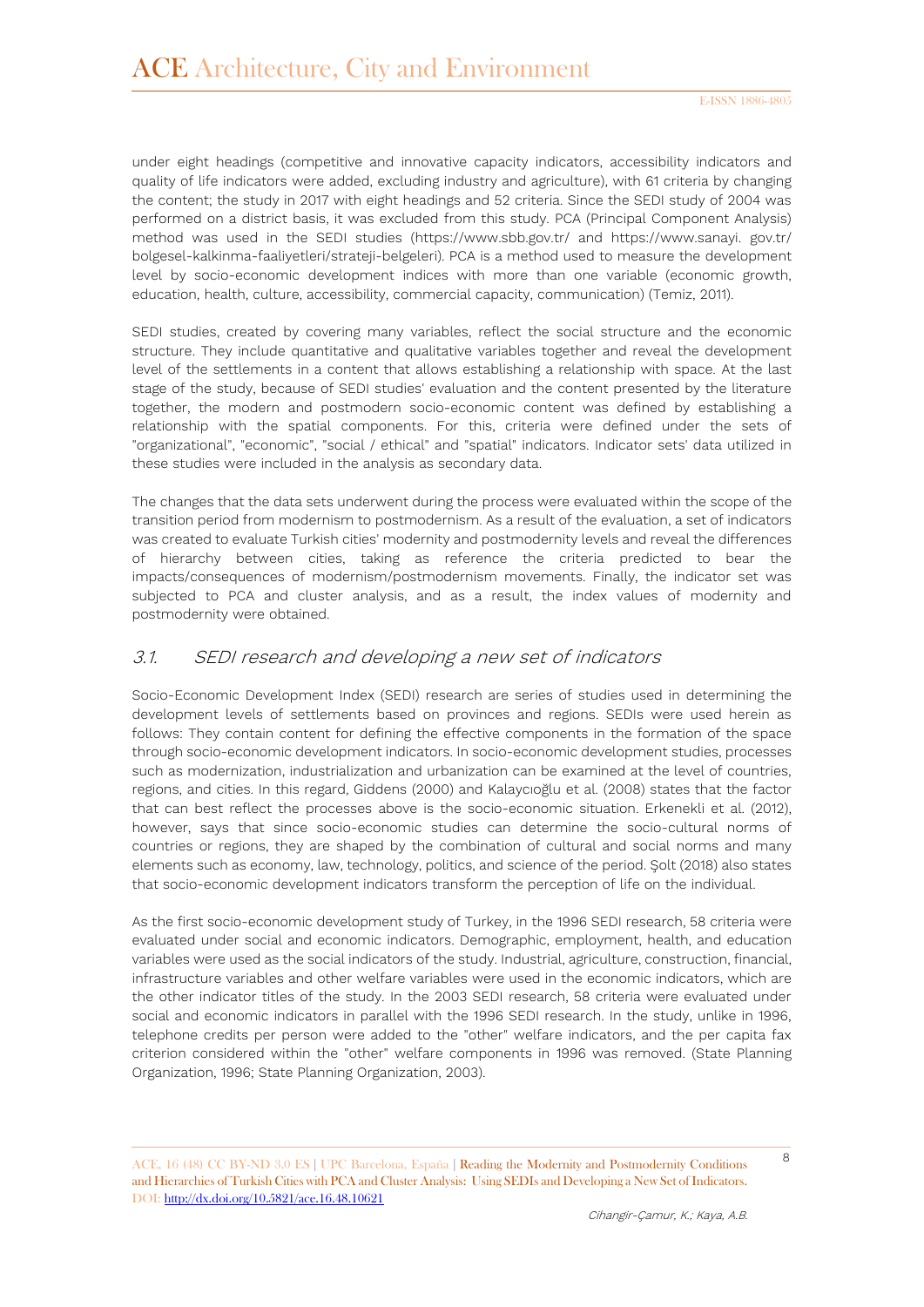Sixty-one criteria were considered in the 2011 SEDI survey as demographic, employment, education, health, competitive and innovative capacity, financial, accessibility and life quality indicators. An indicator set different from the 1996 and 2003 criteria was used in the study.

The underlying reason for this change in the study was explained as the economic change process experienced by the country in the last decade, the weight of technological development in socioeconomic development, and the increased importance of accessibility and environmental awareness. As for 2017, SEDI indicators exhibit similar characteristics with the SEDI study conducted in 2011, and criteria number decreased (Ministry of Industry and Technology, 2011; 2017). The indicators used in the SEDIs have been deemed as the studies in which the reflections of modernism and postmodernism movements are explicitly seen in Table 5 below in line with the socio-economic development components of that period.

As a result of this analysis presented in the table; in the SEDI studies, which have been carried out since the 1990s, representing the transition years from modernism to postmodernism and offer a continuity, although the criteria/indicators/components for testing concepts were not systematically addressed; it was observed that the SEDI studies carried out in 1996 and 2003 had a content/identity related to modern periods, and the SEDI studies in 2011 and 2017, however, clearly bears the traces of the shift to postmodernism.

| Modernism                                    |                                                                                                                |                                                                                                                                    |                                                                                                                                                                                                |
|----------------------------------------------|----------------------------------------------------------------------------------------------------------------|------------------------------------------------------------------------------------------------------------------------------------|------------------------------------------------------------------------------------------------------------------------------------------------------------------------------------------------|
| <b>Indicator Title</b>                       | <b>Literature Discourse</b>                                                                                    | <b>SEDI Tested</b><br>Criteria                                                                                                     | New Indicator Set Criteria                                                                                                                                                                     |
| Organizational<br>Value System               | Defining Ethnological Diversity in a<br>Single Supra-Identity Framework                                        |                                                                                                                                    | Out-of-Service Maintenance<br>of Worship Sites for Minority                                                                                                                                    |
|                                              | Construction of the Legitimacy<br>Ground of the Nation State (The<br>Democracy Phenomenon)                     |                                                                                                                                    | Participation Rate in<br><b>Flections</b>                                                                                                                                                      |
| <b>Fconomic</b><br>Value System              | Encouraging Rural Workforce to<br>Migrate to Urban Areas                                                       | <b>Urbanization Rate</b><br>Population<br>Density                                                                                  | <b>Urban Population Rate</b>                                                                                                                                                                   |
|                                              | Standardization in Organization and<br>Representation of Professional<br><b>Groups' Rights</b>                 | Insured<br>Employee Rate in<br>Employment                                                                                          | Professional Chambers'<br>Number                                                                                                                                                               |
|                                              | Concentration of Capital Investments<br>on the Industrial Sector                                               | <b>Industry Sector</b><br>Ratio                                                                                                    | <b>Industry Sector Ratio</b>                                                                                                                                                                   |
|                                              | Evaluating Individuals with Basic<br><b>Education as Labour Force</b>                                          |                                                                                                                                    | Graduate Rate Under High<br>School Education in<br>Employment                                                                                                                                  |
|                                              | Labour Force's Representation                                                                                  |                                                                                                                                    | <b>Unionization Rate</b>                                                                                                                                                                       |
|                                              | Development of Economic<br>Organization and Urbanization Based<br>on Road Transport                            | <b>Asphalt Road</b><br>Ratio                                                                                                       | Automobile Ownership Rate                                                                                                                                                                      |
| <b>Ethical-Social</b><br>Structure<br>System | <b>Voluntarily Practicing Strict Self</b><br>Discipline by Avoiding Material and<br><b>Spiritual Pleasures</b> |                                                                                                                                    | <b>Basic Needs Consumption</b><br>Rate in Consumption<br>Expenditures                                                                                                                          |
|                                              | Meeting Basic Human Needs by the<br><b>State</b>                                                               |                                                                                                                                    |                                                                                                                                                                                                |
| <b>Spatial Values</b><br>System              | Meeting Basic Human Needs by the<br><b>State</b>                                                               | <b>Literacy Rate</b><br><b>Schooling Rate</b><br><b>Hospital Bed</b><br>Number Per<br>Person<br>Physicians<br>Number Per<br>Person | Public School Ratio to All<br>Schools<br><b>Housing Number Ratio</b><br>Produced by the State to the<br>Number of All Houses<br>Produced<br>Public Hospital Ratio to Total<br><b>Hospitals</b> |

#### Table 5. Comparison of Modernism and Postmodernism. Literature Discourse with SEDIs and New Indicator Set

ACE, 16 (48) CC BY-ND 3.0 ES **|** UPC Barcelona, España **|** Reading the Modernity and Postmodernity Conditions and Hierarchies of Turkish Cities with PCA and Cluster Analysis: Using SEDIs and Developing a New Set of Indicators. DOI:<http://dx.doi.org/10.5821/ace.16.48.10621>

9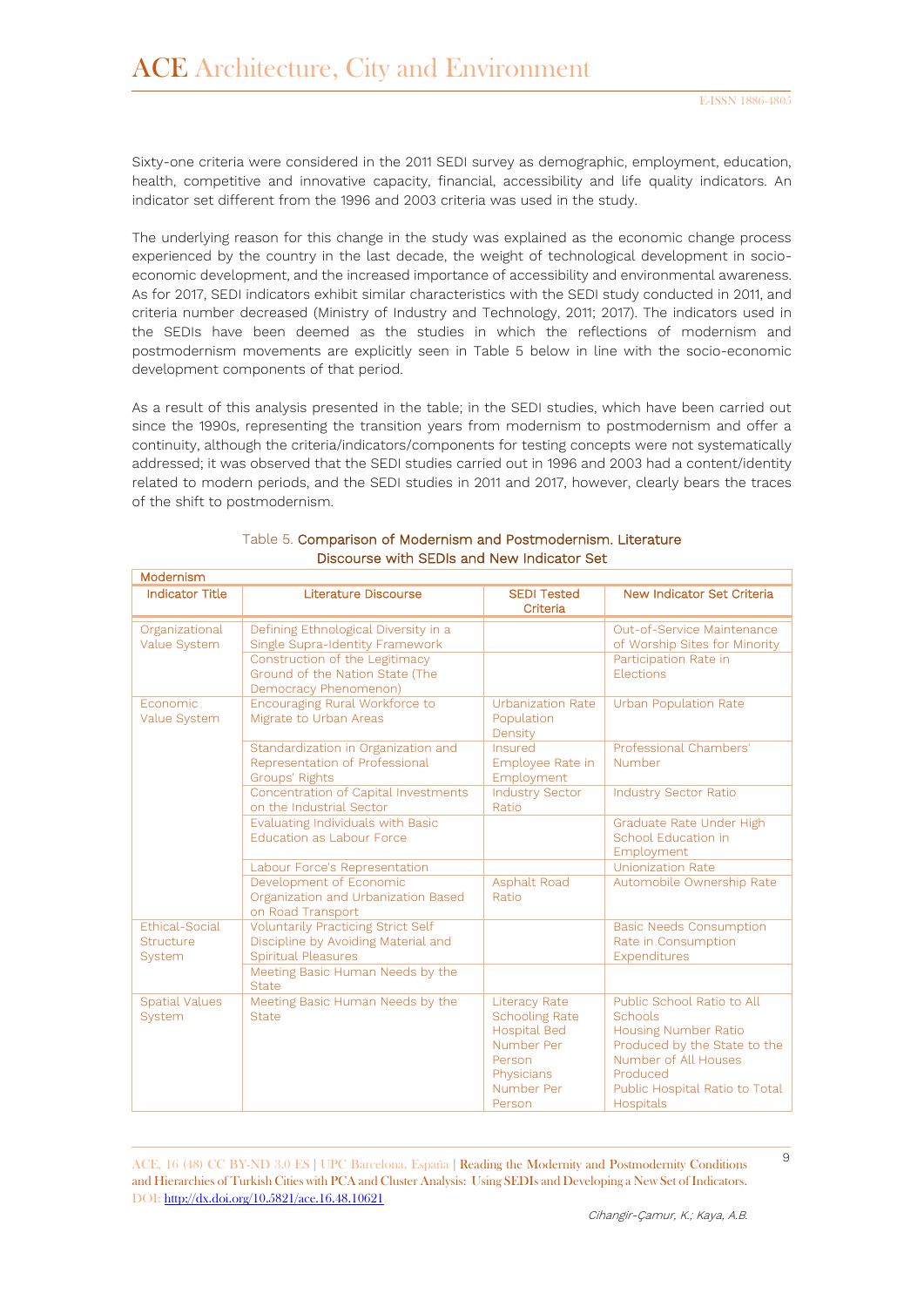| Postmodernism                      |                                                                                                             |                                                       |                                                                                                                         |
|------------------------------------|-------------------------------------------------------------------------------------------------------------|-------------------------------------------------------|-------------------------------------------------------------------------------------------------------------------------|
| <b>Indicator Title</b>             | Literature Discourse                                                                                        | <b>SEDI</b><br><b>Tested</b><br>Criteria              | New Indicator Set Criteria                                                                                              |
| Organizational<br>Value System     | Positive Representation of Cultural<br><b>Diversity</b>                                                     |                                                       | Minority Worship Areas Being<br>Open to Service                                                                         |
|                                    | Adoption of Micro Theory and Micro<br>Policy Understanding and<br><b>Strengthening of Local Governments</b> |                                                       | Municipal Budget for Ten<br>Thousand People (Tl)                                                                        |
|                                    | Construction of Global Particular<br><b>Political Discourse</b>                                             |                                                       | Number of International Civil<br>Society<br>Organization<br><b>Representation Offices</b><br>Green Party Representation |
| <b>Fconomic</b>                    |                                                                                                             | Number of Beds                                        | Services Sector Ratio                                                                                                   |
| Value System                       | Concentration of Capital Investments<br>on Services and Tourism Sector                                      | a<br>Tourism<br>in.<br><b>Certified Business</b>      | Number of Hotel Beds per<br>Ten Thousand People                                                                         |
|                                    | Increasing the Education Quality of<br>the Labour Force                                                     | Graduate<br>Rate<br>from<br>Postgraduate<br>Education | University Graduate Rate in<br>Employment                                                                               |
|                                    | The Destruction of the Unionization<br><b>Process</b>                                                       |                                                       | <b>Unionization Rate</b>                                                                                                |
| Ethical-Social<br><b>Structure</b> | <b>Consumption Oriented Life Desire</b>                                                                     |                                                       | Consumption<br>Luxury<br><b>Spending Rate</b>                                                                           |
| System                             | Changing Gender Representation                                                                              |                                                       | <b>Number</b><br>$\circ$ f<br><b>LGBTI</b><br>$+$<br>Representatives                                                    |
|                                    |                                                                                                             |                                                       | of International<br>Number<br><b>Fashion Events</b>                                                                     |
|                                    | Woman Perception / Sexuality<br>Demonstration                                                               |                                                       | Aesthetics Salon for Ten<br><b>Thousand People</b>                                                                      |
|                                    | Change in the Concept of Family                                                                             |                                                       | Action<br>Number.<br><b>FFMFN</b><br>Marriage Rate Divorce Rate                                                         |
|                                    | Construction of Child Consumerism                                                                           |                                                       | International Licensed Toy<br>Company (Lego)                                                                            |
|                                    | The Propagation of Individualization<br>and Isolation                                                       | Crude<br>Suicide<br>Rate                              | Crude Suicide Rate                                                                                                      |
|                                    | Media Perception and Spread of<br><b>Hedonist Ethics</b>                                                    |                                                       | Movie theater                                                                                                           |
| <b>Spatial Values</b><br>System    | <b>Construction of Consumption Areas</b>                                                                    |                                                       | Entertainment-Fashion<br>Magazine Consumption Rate                                                                      |
|                                    | <b>Privatization of Basic Services</b>                                                                      |                                                       | Number of Malls                                                                                                         |

Source: Obtained within the scope of the study by examining the 1996-2017 SEDI studies.

In the set of indicators determined for the study, criteria were selected to test the concepts discussed commonly in the literature, taking some criteria as a reference in SEDI studies. TURKSTAT's data system, public or private institutions with legal organizations, were utilized during the criteria selection.

The set of indicators determined in this direction is as follows: 12 criteria defining modernism and 22 criteria defining postmodernism were selected under the headings of "organizational/managerial", "economic", "social/ethical", and "spatial" indicators. While eight criteria among 34 were well-matched with the SEDI studies of different years, 22 new criteria were produced within the scope of the study.

### 3.2. Establishing the analysis model

The quantitative analysis method used in the set of indicators to determine the modernity and postmodernity hierarchy of cities in Turkey was established parallel to national and international literature, based on variables selected from social and economic areas. "PCA" or "Cluster Analysis" method was preferred in determining the socio-economic development levels of regions, provinces, and districts, and in ranking them.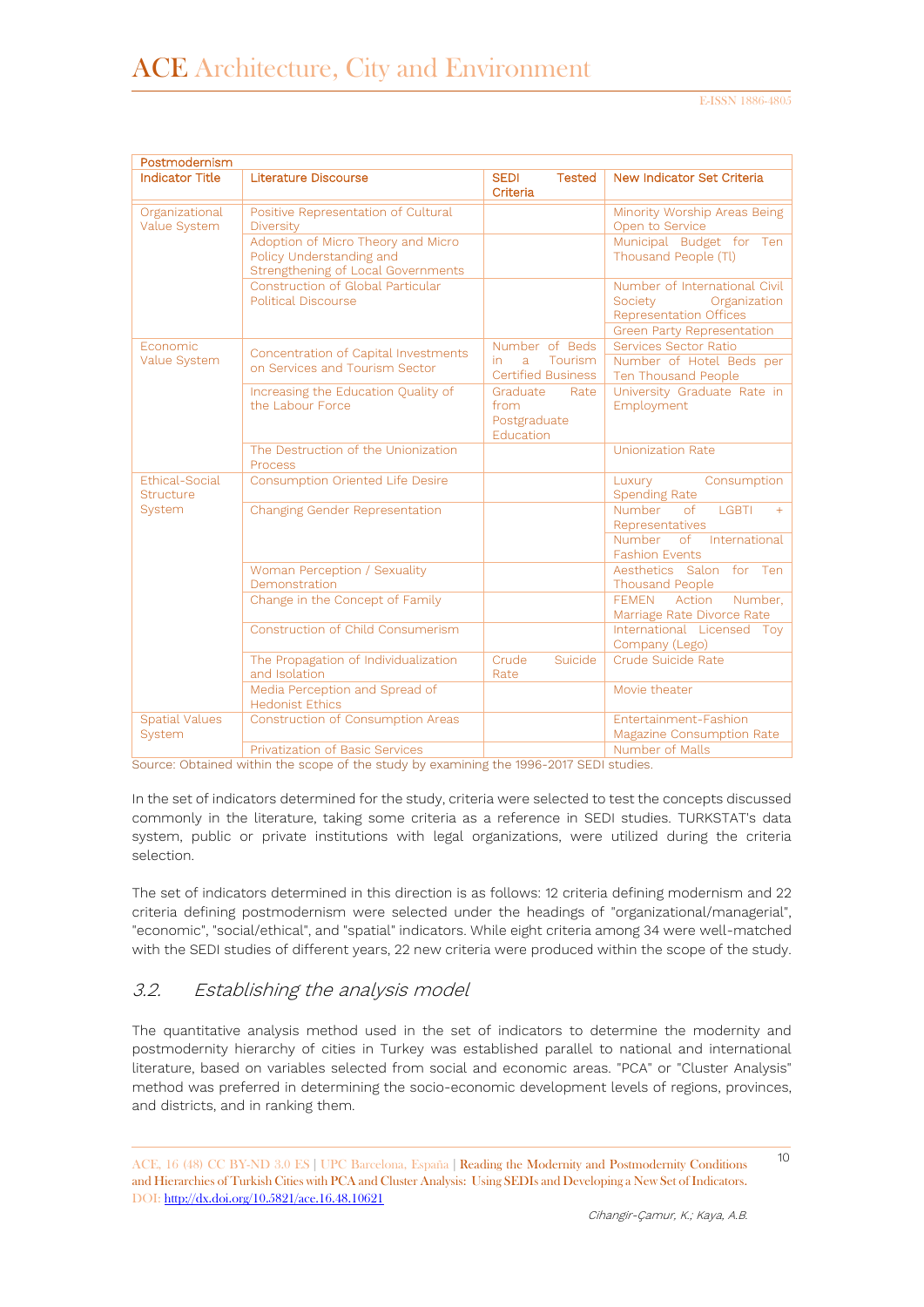PCA is known as a method for analysing many variables in terms of a certain quality and deals with extracting the essential information from different variables. Furthermore, it is considered an analysis that establishes an independent relationship between different variables in studies with large data sets.

The variables do not affect the load values between each other. Cluster analysis, however, is a collection of methods used to divide units or variables, or both, natural grouping units of which are not precisely known, into subsets that are like each other. Thus, it enables a group of the study universe by dividing it into sub-parts. In this context, PCA and cluster analyses were proper as the analysis method of the study. In Table 6 and 7; PCA and cluster analyses were performed separately for modernist and postmodernist variables, and the weights of the variables were calculated.

| Component Matrix (Modernism)                                                                           |          |         |         |          |         |         |      |          |  |
|--------------------------------------------------------------------------------------------------------|----------|---------|---------|----------|---------|---------|------|----------|--|
| Component                                                                                              | 1st      |         | 2nd     |          | 3rd     |         | 4th  |          |  |
| Participation Rate in<br>Elections (2018<br>Presidential Elections)                                    | .524     |         | ,485    |          | .395    |         |      | .085     |  |
| Graduate Rate Under<br>High School Education in<br>Employment                                          | ,512     |         | $-.403$ |          | ,478    |         |      | ,104     |  |
| <b>Housing Number Ratio</b><br>Produced by the State to<br>the Number of All<br><b>Houses Produced</b> | $-.065$  |         | $-.351$ |          | $-.194$ |         |      | .834     |  |
| Public Hospital Ratio to<br><b>Total Hospitals</b>                                                     | .708     |         | ,347    |          | $-.054$ |         |      | ,278     |  |
| Public School Ratio to All<br><b>Schools</b>                                                           | ,810     |         | ,039    |          | ,283    |         | ,025 |          |  |
| Number of Cars Per Ten<br><b>Thousand People</b>                                                       | ,179     |         | .438    |          | .553    |         | .336 |          |  |
| <b>Unionization Rate</b>                                                                               | ,437     |         | .399    |          | $-.471$ |         |      | ,161     |  |
| Numbers of Professional<br>Chambers                                                                    | .851     |         | $-.224$ |          | ,032    |         |      | ,086     |  |
| Industrial Sector Ratio in<br>Employment                                                               | ,573     |         | .359    |          | .025    |         |      | $-.035$  |  |
| <b>Basic Consumption Rate</b><br>in Total Consumption                                                  | $-.201$  |         | $-581$  |          | ,310    |         |      | $-169$   |  |
| No Worship Places for<br><b>Minorities</b>                                                             | .564     |         | $-.305$ |          | $-.351$ |         |      |          |  |
| Planning Activity in the<br>Single Party Rule Period                                                   | ,468     |         | $-151$  |          | .275    |         |      | ,272     |  |
| Component Matrix (Postmodernism)                                                                       |          |         |         |          |         |         |      |          |  |
|                                                                                                        | 1st      | 2nd     |         | 3rd P    | 4th     | 5th     |      | 6th      |  |
| Services Sector Ratio in<br>Employment                                                                 | ,519     | ,223    |         | $-.294$  | $-.231$ | $-152$  |      | ,216     |  |
| <b>Luxury Consumption</b><br>Rate in Total<br>Consumption                                              | $-.025$  | .260    |         | .296     | .519    | .428    |      | .342     |  |
| Crude Suicide Rate                                                                                     | $-0.050$ | ,498    |         | ,206     | ,497    | $-.076$ |      | ,187     |  |
| Crude Divorce Rate                                                                                     | ,505     | .607    |         | .073     | $-107$  | $-290$  |      | .162     |  |
| <b>Urban Population Rate</b>                                                                           | .460     | ,001    |         | $-763$   | ,291    | .092    |      | .040     |  |
| Municipal Budget Per<br>Ten Thousand People                                                            | .893     | $-.261$ |         | ,183     | .034    | $-.026$ |      | $-0.008$ |  |
| Number of Companies<br>with Foreign Capital Per<br>Ten Thousand People                                 | ,535     | ,302    |         | $-0.632$ | ,121    | ,270    |      | $-.238$  |  |
| <b>Higher Education</b><br><b>Graduation Rate in</b><br>Employment                                     | ,722     | ,240    |         | $-.264$  | $-0.09$ | $-.428$ |      | ,056     |  |

#### Table 6. Modernism and Postmodernism Factor Load Values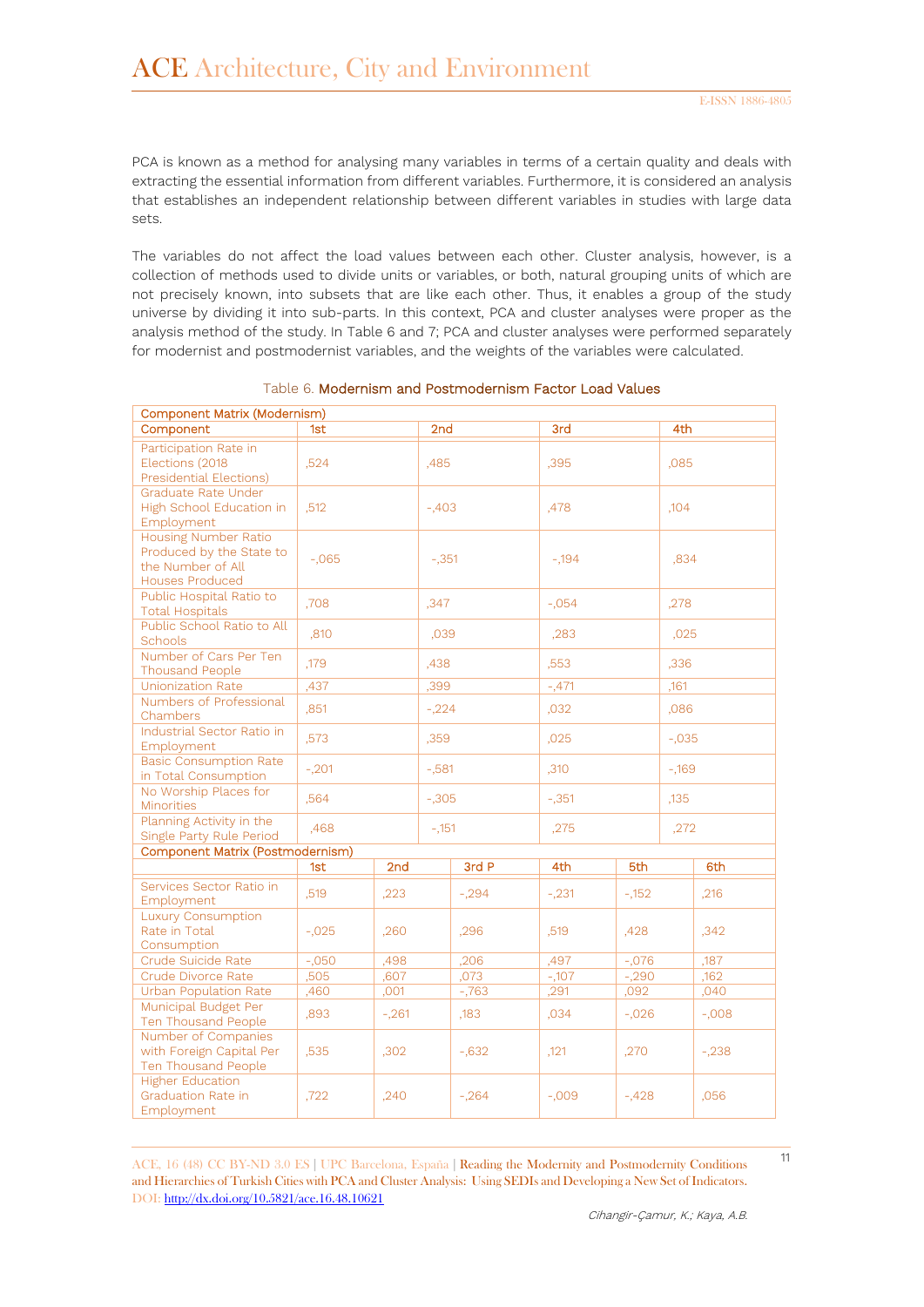| Number of Movie<br>Theaters Per Ten<br><b>Thousand People</b> | .838 | $-.266$ | .266     | ,010     | $-.071$ | $-.016$ |
|---------------------------------------------------------------|------|---------|----------|----------|---------|---------|
| Number of Hotel Beds<br>Per Ten Thousand<br>People            | .488 | .459    | ,184     | $-.163$  | ,110    | $-.457$ |
| Crude Marriage Speed                                          | .088 | ,040    | .068     | $-0.545$ | ,515    | .481    |
| Number of Malls Per Ten<br><b>Thousand People</b>             | .380 | ,396    | ,023     | $-163$   | $-.402$ | .269    |
| Aesthetics Salon Per Ten<br><b>Thousand People</b>            | .880 | $-.353$ | ,122     | ,175     | $-.072$ | .062    |
| Magazine Fashion<br>Shopping Journal Ratio                    | ,178 | .691    | ,332     | .289     | ,193    | .005    |
| Private Schools Number<br>/Total School Number<br>Ratio       | .833 | ,082    | $-.036$  | $-129$   | $-145$  | ,028    |
| Private Hospital Number<br>/Total Hospital Number<br>Ratio    | .568 | ,161    | ,050     | $-571$   | .220    | ,108    |
| Provinces with FEMEN<br>Protests                              | .741 | $-.350$ | .463     | .094     | $-.103$ | .079    |
| Provinces with I GBTI +<br>Representatives                    | .546 | ,092    | ,031     | $-.061$  | ,313    | $-.371$ |
| Provinces with<br>Greenpeace<br>Representatives               | .649 | .092    | ,419     | $-.141$  | .008    | $-.340$ |
| Provinces with Green<br><b>Party Representatives</b>          | .848 | ,072    | $-.091$  | .084     | .255    | $-144$  |
| Provinces with Fashion<br>Week                                | ,849 | $-.237$ | $-.072$  | ,226     | ,063    | ,113    |
| Provinces with Licensed<br>Lego Stores                        | ,877 | $-.287$ | $-0.066$ | .248     | $-.031$ | .088    |
| with<br>Worship<br><b>Cities</b><br>Places for Minorities     | .585 | $-.134$ | $-.134$  | $-.048$  | .296    | .284    |

Source: Modernism and Postmodernism Factor Load Values were produced within the scope of the study.

Since the criteria/variables have different measurement types (as some variables are ratio, some are number and some are of categorical type), all data were first standardized in the analysis process. Also, standardization with the Z score was also made in the study so that the extreme values do not affect the search result with the period. Standardization is achieved by subtracting the arithmetic mean of the variable from the numerical values of each variable and then dividing it by its standard deviation. Thanks to the standardization process, over or under weighting of variables in different units and different sizes was prevented.

Thus, because of obtaining clear data values of the criteria in the indicator sets, the amount of deviation in the calculation method was minimized. With the standardized data, separate PCA was performed for modernity and postmodernity variables, and the weights of the variables in the 1st principal component were calculated. The 1st principal component was the major factor that affects all variables simultaneously and jointly or was affected by the variables. Therefore, the first principal component has been evaluated as the "periodic causal factor" that can be used to define the periodization of cities in terms of modernity and postmodernity. In consequence, the factor loads to be used for the index calculation are illustrated in the table. These values are multiplied by the standardized data matrix and used to obtain the weighted coefficient to calculate the index values. Accordingly, the common factor variances of modern and postmodern variables, that is, the values indicating the weight of each variable were found to be between the ranges of -0.025 to 0.893. Out of a total of 34 variables, 25 variables had a value higher than 0.50.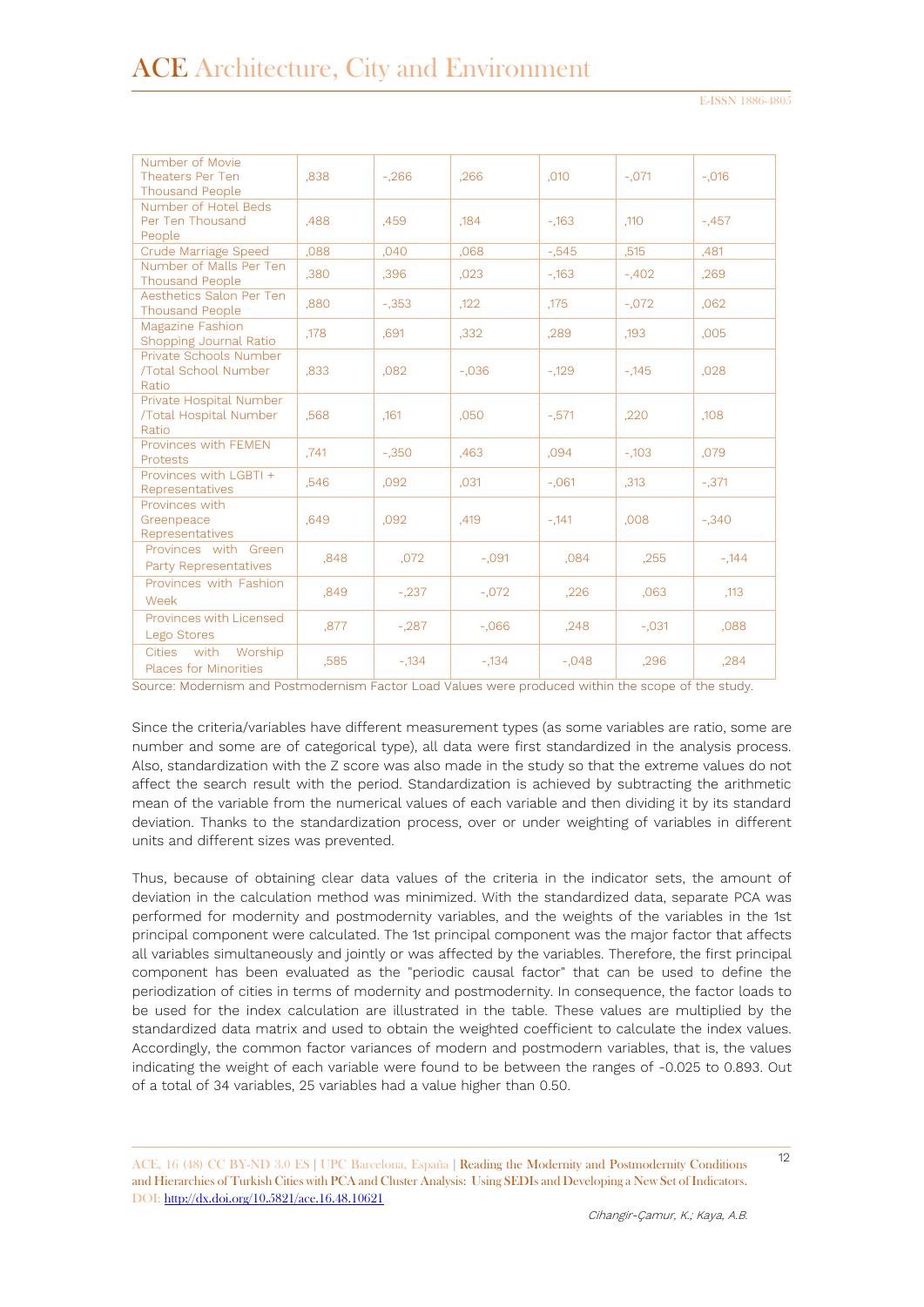|                                                                           | Cluster      |                |       |                |       |       |
|---------------------------------------------------------------------------|--------------|----------------|-------|----------------|-------|-------|
|                                                                           | $\mathbf{1}$ | $\overline{2}$ | 3     | $\overline{4}$ | 5     | 6     |
| Participation Rate in Elections                                           | 89,27        | 88,08          | 89,18 | 85,64          | 88,02 | 88,4  |
| Graduate Rate Under High School Education in<br>Employment                | 56,49        | 56,15          | 54,12 | 57,27          | 55,33 | 50,66 |
| Housing Number Ratio Produced by the State to<br>the Number of All Houses | 7,18         | 5,82           | 7,68  | 12,60          | 4,16  | 78,9  |
| Public Hospital Ratio to Total Hospitals                                  | 90,49        | 74,50          | 96,86 | 53,44          | 44,17 | 55,63 |
| Public School Ratio to All Schools                                        | 96,81        | 95,64          | 95,65 | 83,87          | 85,86 | 93,8  |
| Number of Cars Per Ten Thousand People                                    | 1,20         | 1,34           | 1,21  | 1,09           | 1,06  | 1,26  |
| <b>Unionization Rate</b>                                                  | 17,78        | 14,82          | 19,91 | 12,62          | 11,37 | 15,17 |
| Numbers of Professional Chambers                                          | 0,72         | 1,21           | 0,78  | 4,20           | 2,56  | 1,55  |
| Sectoral Distribution (Industry)                                          | 15,01        | 23,83          | 23,85 | 31,00          | 28,17 | 22,19 |
| <b>Basic Consumption Rate</b>                                             | 67,30        | 67,03          | 67,39 | 67,00          | 67,20 | 67,88 |
| 1                                                                         | Cluster      |                |       |                |       |       |
|                                                                           | 1            | $\overline{2}$ | 3     | $\overline{4}$ | 5     | 6     |
| <b>Sectoral Distribution (Services)</b>                                   | 75,30        | 67,00          | 67,50 | 46,89          | 51,92 | 54,34 |
| <b>Luxury Consumption</b>                                                 | 7,35         | 7,00           | 6,90  | 7,17           | 6,84  | 6,80  |
| Crude Suicide Rate                                                        | 4,43         | 4,31           | 4,26  | 3,60           | 3,89  | 2,88  |
| Crude Divorce Rate                                                        | 2,88         | 2,38           | 2,13  | 1,33           | 1,53  | 1,92  |
| <b>Urban Population Rate</b>                                              | 100,00       | 91,7           | 65,69 | 60             | 55,57 | 33,45 |
| Municipality Budget per ten thousand people                               | 24,15        | 9,21           | 3,27  | 0,58           | 0,52  | 1,8   |
| Number of Foreign Capital Companies per 10.000<br>People                  | 26,38        | 43,01          | 1,22  | 0,21           | 0,13  | 0,00  |
| Higher Education Graduate Rate in Employment                              | 29,80        | 35,70          | 24,80 | 20,5           | 19,69 | 18,33 |
| Number of Movie Theaters for Ten Thousand<br>People                       | 31,55        | 7,95           | 4,06  | 1,42           | 0,51  | 0,57  |
| Number of Hotel Beds per 10.000 People                                    | 0,82         | 2,13           | 37,93 | 0,70           | 0,32  | 12,69 |
| Crude Marriage Rate                                                       | 6,70         | 6,08           | 6,74  | 6,16           | 6,54  | 6,53  |
| Number of Malls per 10.000 People                                         | 1,19         | 2,39           | 2,45  | 1,19           | 1,18  | 2,58  |
| Number of Aesthetic Salon Per Ten Thousand<br>People                      | 1,56         | 25,00          | 0,00  | 0,00           | 0,00  | 50,0  |
| Fashion / Shopping Magazine Consumption Rate                              | 2,71         | 1,25           | 22,22 | 4,69           | 3,02  | 5,43  |
| Private Schools Number Ratio to the Total School                          | 8,20         | 22,94          | 13,22 | 3,61           | 4,66  | 28,21 |
| Private Hospital Number Ratio to the Total Hospital<br>Number             | 48,45        | 42,53          | 62,23 | 14,31          | 17,53 | 70,59 |

#### Table 7. Modernism and Postmodernism Final Cluster Centre Load Values

Source: Modernism and Postmodernism Factor Load Values were produced within the scope of the study.

In the study, the cluster population number of the cluster analysis was considered based on the homogeneous regional hierarchy of the provinces, which are used within the scope of the New Incentive System, which was introduced with the Council of Ministers Decree dated 15/06/2012 and numbered 2012/3305.

Analyses made based on five homogeneous level regions in 1996 and 2003 SEDIs were composed of three main levels and three sub-levels as high, medium (close to high, close to average, close to high and close to low) and low level in the SEDIs of 2011 and 2017 and were evaluated at six levels in total (Ministry of Industry and Technology, 2011). Thus, it was ensured that the hierarchies of Turkish cities obtained herein can be compared with the SEDI studies. In the following section, the findings reveal the six levels of the modernity/postmodernity conditions and hierarchies' analysis of cities, and the outcomes were discussed.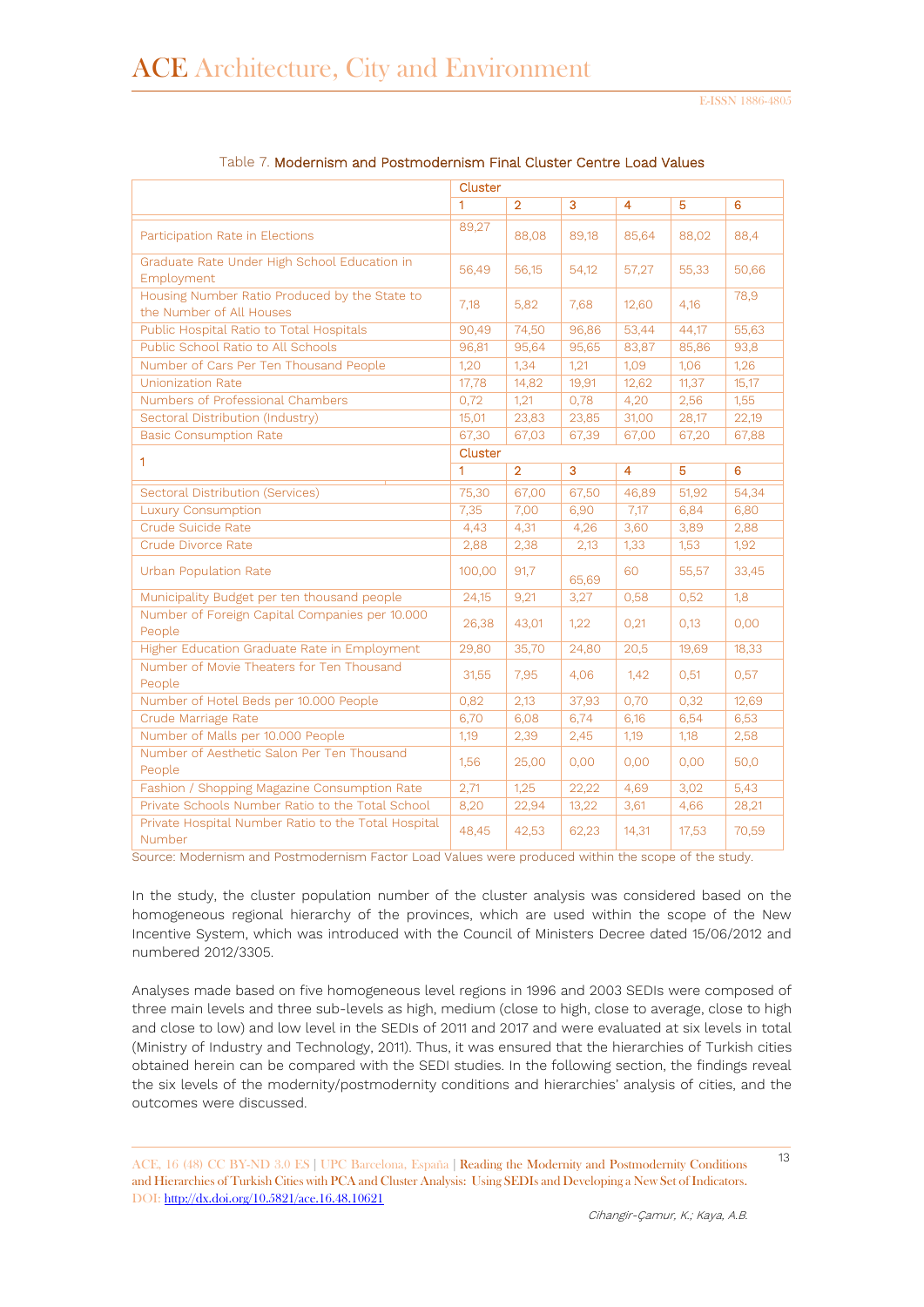## 4. Findings and discussion

Starting from the concluding remarks in section 3, and according to the analysis results in section 4, the modernity and postmodernity hierarchy cluster groups of Turkish cities are illustrated in Table 8, and the modernity and postmodernity situations are presented below in Graphs 1 and 2.

| Modernism Hierarchy Order     | Modernism Homogeneous Group     | <b>Index Value</b>       |
|-------------------------------|---------------------------------|--------------------------|
|                               | High                            | ED > 0,501               |
| $2 - 5$                       | Middle                          | $0,501>$ ED $>$ - 0,160  |
| $\overline{2}$                | Close to High                   | 0,501 > ED > 0,25        |
| 3                             | Close to Average                | $0,25 > ED > -0,009$     |
| $\overline{4}$                | Low Close to Average            | $-0.009$ > ED > $-0.160$ |
| 5                             | Close to Low                    | $-0,160$ > ED > $-0,310$ |
| 6                             | l ow                            | $-0.310 > ED$            |
| Postmodernism Hierarchy Order | Postmodernism Homogeneous Group | Index Value              |
|                               | <b>High</b>                     | ED > 0,501               |
| $2 - 5$                       | Middle                          | $0,501>$ ED $>$ - 0,188  |
| $\mathcal{D}$                 | Close to High                   | $0,501>$ ED $> 0,100$    |
| 3                             | Close to Average                | $0,100 > ED > -0,003$    |
| 4                             | Low Close to Average            | $-0,003$ > ED > $-0,095$ |
| 5                             | Close to Low                    | $-0.095 > ED > -0.188$   |
| 6                             | I ow                            | $-0.188 > ED$            |

Table 8. 81 Modernity and Postmodernity Indices of the Cities, Ranking and Cluster Groups

Source: Modernism and postmodernism index value was produced within the scope of the study using cluster analysis.



Graph 1. Ranking of Cities by Modernism Index Value

Source: Modernism and postmodernism index value was produced within the scope of the study using PCA and cluster analysis.

At this point, it would be useful to briefly answer the question "how is the concept of homogeneous city determined and how do different levels differ" presented in detail above. In the cluster analysis, the homogeneous city term is used for items with the same characteristics.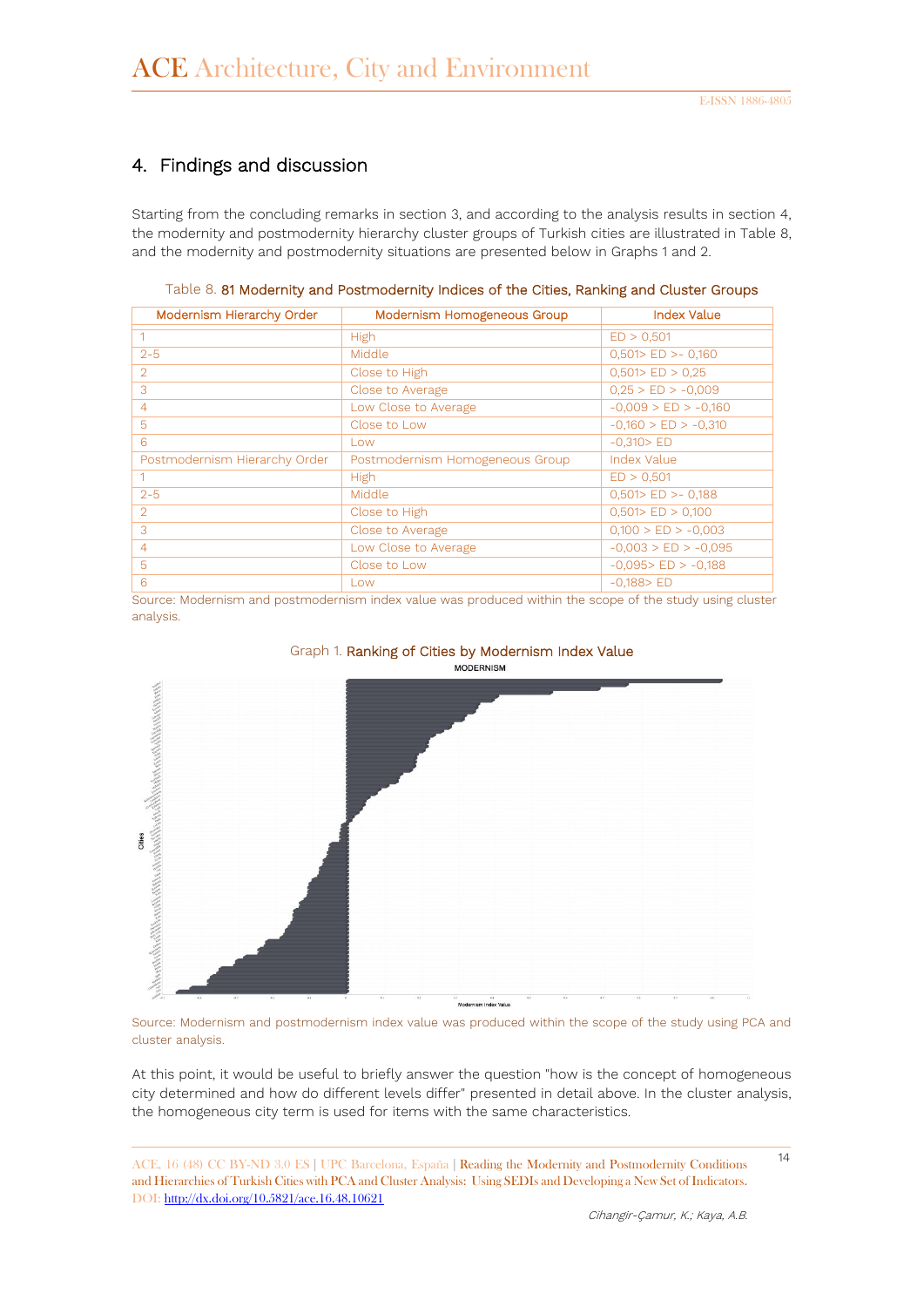Cluster analysis classifies common features by identifying cities with similar results on a given set of indicators within a given cluster. The main difference between the scores of the indicators determined based on provinces emerges because of the cluster analysis. Accordingly, 6 different homogeneous clusters with similar characteristics emerged and the following subtitles were created in this context. The findings presented under these 6 subtitles describe the coefficients and hierarchies that emerged because of the cluster analysis and principal component analysis of the new indicator set developed in the 3rd part.





Source: Modernism and postmodernism index value was produced within the scope of the study using PCA and cluster analysis.

### 4.1. 1st level homogeneous cities according to modernity and postmodernity index value

There are 4 cities within the homogeneous region defined as 1st level cities and whose modernity index value is greater than 0.501. These cities are respectively Istanbul, Ankara, Bursa, and Izmir. These cities which have the highest modernity index constitute approximately 35% of the country's population. Regarding the ranking of postmodernity, there are 4 cities in the region with an index value higher than 0.501 and defined as the 1st level homogeneous region. These cities are respectively Istanbul, Ankara, Izmir, and Antalya. In the postmodernity index ranking, the four cities which have the highest index value of the country constitute approximately 33% of the country's population. As can be noticed, while Izmir, Ankara and Istanbul preserved their place in this ranking, Antalya surpassed Bursa at the postmodern level and rose to the first rank. The underlying reason for this differentiation is the varying economic and social / ethical structure of Antalya and Bursa.

As a result of the analysis conducted with PCA and clustering method based on the modernist and postmodernist values system, Istanbul shows up as the only city with both modernist and postmodernist index value higher than 1. As the leading sector in the modernist period's capital investment process, industry ranks 10th in the country with an employment rate of 31.8%. However, since four of the top ten cities in the industrial sector are in the Marmara region, the industrial decentralization process that occurred in the city in the postmodern period was effective and the globalization demand and desire of Istanbul were effective in the transition from industrial investments to the services sector.

<sup>15</sup> ACE, 16 (48) CC BY-ND 3.0 ES **<sup>|</sup>**UPC Barcelona, España **<sup>|</sup>** Reading the Modernity and Postmodernity Conditions and Hierarchies of Turkish Cities with PCA and Cluster Analysis: Using SEDIs and Developing a New Set of Indicators. DOI:<http://dx.doi.org/10.5821/ace.16.48.10621>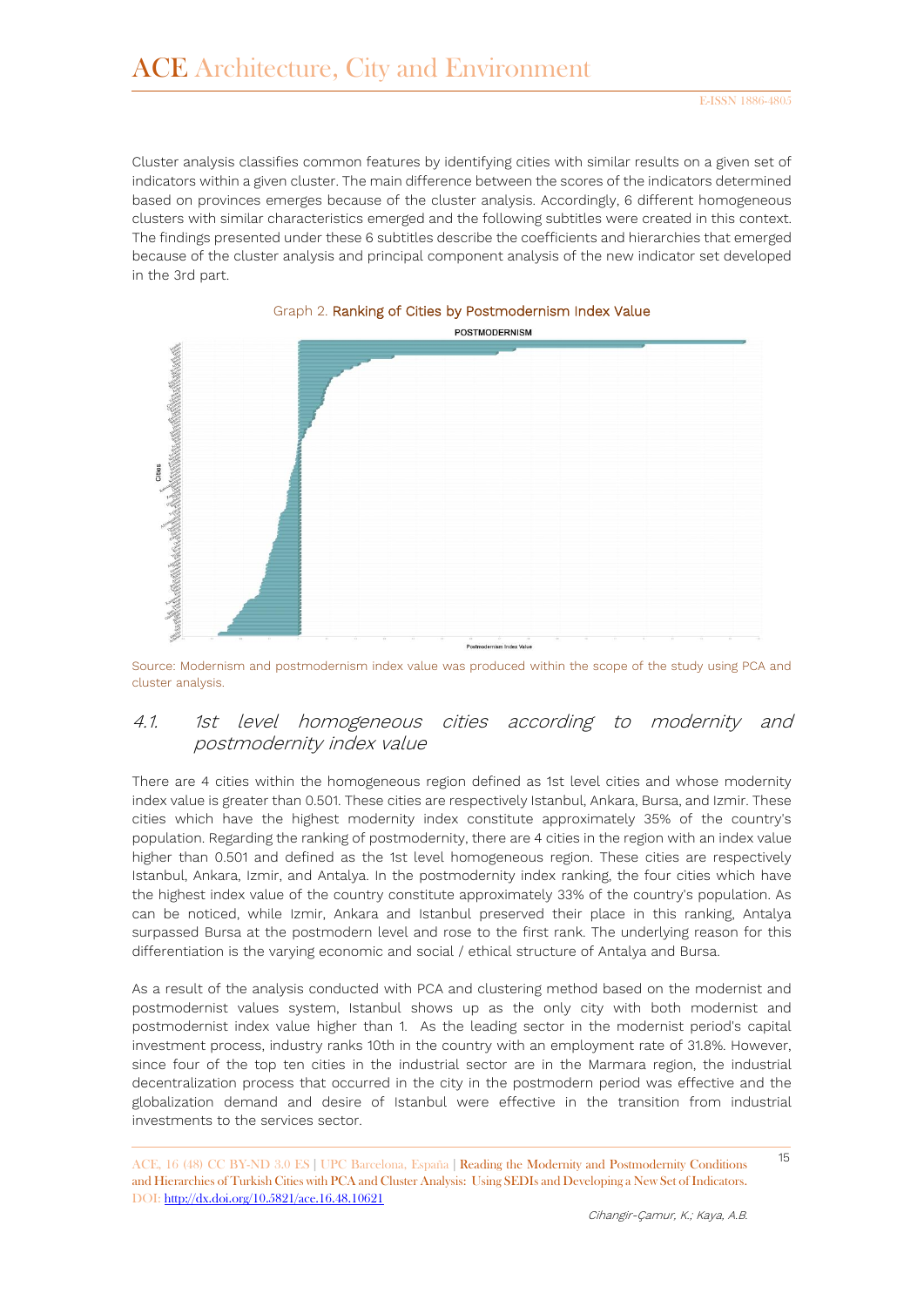Thus, it is thought that postmodernist values are effective in these developments. Additionally, in line with the tested criteria, the following factors played a prominent role in increasing the value of the modernist and postmodernist index: the fragmentation of the social structure, the privatization of basic services, the organization of today's consumption norms in the city and the development of the organized movement mechanism in the industrialization process.

Ankara ranks 2nd with its modernist index of 0.763 and its postmodernity index value of 1.193. The state itself has an important role in the fact that the city ranks 2nd in two different movements. Within the scope of the modernist understanding, Ankara's gaining the title of capital caused it to be functionalized as the most important city where the modernist accumulations of the nation-state were reflected (Tankut, 1988). The fact that the state has a specific position in the capital accumulation regime since the foundation of the republic, the state assumes a supervisory / regulatory role and is authorized to directly influence a large part of the gross national product, has allowed Ankara to host state-run industrial investments, thus preventing the private enterprise's investment area Trujillo and Joseph (2015) In the postmodernist period, the localization of the state and the hotly-debated globalization phenomenon has developed under the control of the central government in Ankara.

Ankara bureaucracy's urbanization adventure during the modernist period has evolved into the capitalization process of the bureaucracy in the postmodernist period and as a result, urban development has been achieved through public and political capital. Ankara experiences an economic change process like Istanbul. However, considering the managerial accumulation of two different movements, Ankara comes to the forefront. While Istanbul directs its own region in terms of the economic hinterland, Ankara develops it in line with managerial/organizational accumulations. In Ankara, modernism ranks 12th in terms of the participation rate in elections held to define the legitimacy of the nation-state (representation of democracy).

However, cities such as Çorum, Kırıkkale, and Çankırı around Ankara have influenced the formation of the legitimacy perception of the state mechanism, which is considered as one of the accumulations of modernism. However, it is understood that the surrounding cities are in the middle and last ranks in terms of economic accumulations, and they couldn't keep up with Ankara's economic accumulations. Namely, Ankara's economic hinterland has lower influence when compared to its organizational and managerial knowledge to the surrounding cities.

With its modernist index value of 0.557 and a postmodernity index value of 0.776, Izmir ranked under the 1st level homogeneous zone. As the reason for Izmir to be in the first group in the modernity index ranking, it can be argued that the state mechanism supported the city with public investments from the early republic period to the early 2000s. Although there have been increasing central-local government conflicts in recent years, it is seen that the city has the highest rate in terms of the criteria defined for the social policies of the state (health, education, housing) in the 1st level homogeneous region.

However, the economic accumulations developed within the framework of the controlling and regulatory function of the state in the modern period turned into market-oriented accumulations in the postmodern period and caused an increase in the index level of Izmir. While İzmir, which has been exposed to local-central administration conflicts during the modern period, has experienced problems in providing organizational and economic accumulations, in the postmodernist period, the market economy has developed in line with the supply-demand relationship. The tourism sector, emerging in this period and is called the smokeless industry, developed in the city, and became the main item of postmodern economic accumulation.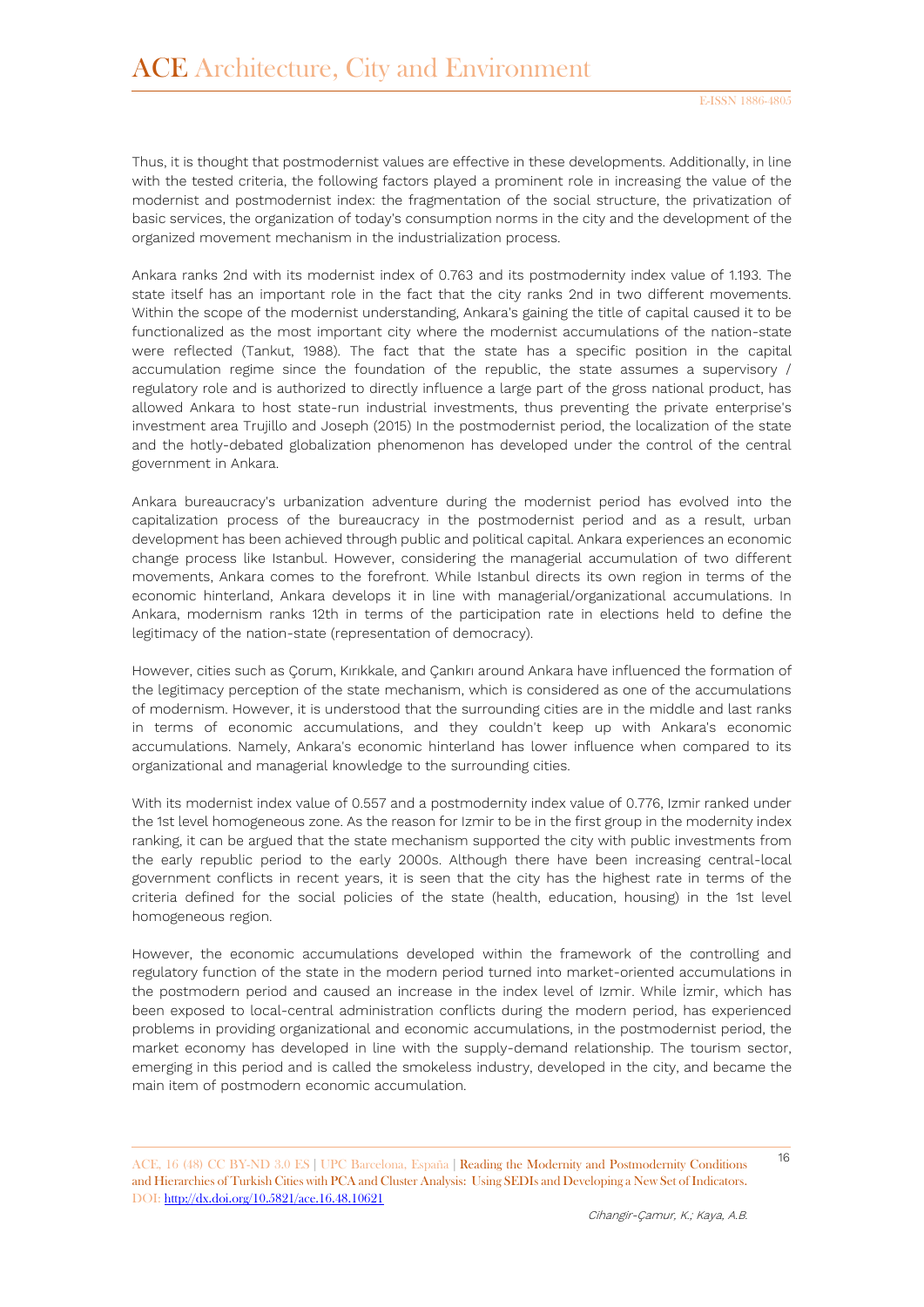For labour quality, it has adopted post-Fordism in terms of production accumulation with a higher education graduation rate approaching 30%. In terms of "foreign capital investment per ten thousand people" selected to measure the role of global capital within the context of market-oriented economic accumulations, the city ranked second after Istanbul with a rate of 1.72%. Another postmodernist economic accumulation characteristic of the city is that it has a structure focusing on the tourism sector. The number of hotel beds per ten thousand people in the city exceeded 22, allowing it to hold 4th place after Antalya, Muğla, and Istanbul (Ministry of Industry and Technology, 2017).

It is a remarkable result that Bursa is in front of Izmir in terms of modernist experiences. As a reason, it can be argued that the organizational and economic accumulations of the modernist period were created from the late Ottoman period and that increasing this accumulation with industrial policies as of the early Republic period brought Bursa to the forefront. The Trujillo and Joseph (2015) listed Bursa among the World's Ten Fastest Growing Metropolitan Cities for 2014 and defined the city as "Turkey's Detroit." Moreover, the conservative attitude of the city towards minority groups (the absence of worship places for minorities) caused it to rank high in terms of modernist accumulations. Antalya, however, has risen to the 1st level in the postmodernist period and is replaced by Bursa, even though it was in the 2nd level in the modernist period due to its pluralist ethnic structure in the postmodernist period, the continuation of the capital process in the tourism and services sector, and the capital-oriented advancement of basic humanitarian needs. According to the SEDI studies of 1996 and 2003 (State Planning Organization, 1996; State Planning Organization; 2003), the cities in the 1st level generally concentrated at the Marmara Region, and in the studies of 2011 and 2017, the cities from the Mediterranean and Aegean regions were added to the 1st level homogeneous region group (Ministry of Industry and Technology, 2011; 2017).

As can be seen in Figure 1, while Istanbul, Ankara, Izmir, and Bursa kept their places in the ranking in all SEDI studies, the surrounding provinces of Istanbul were also ranked first in some studies. It has also been suggested that: Istanbul, one of these cities, is located at the centre of both the country and the Marmara Region, Ankara is the capital city of the country and the service and trade centre of the Central Anatolia Region, Izmir is the economic centre of the Aegean Region, and it has enabled the surrounding cities to cluster in the second level. Finally, it was explained that Bursa and Kocaeli were integrated into the first level region because of the spreading tendency of industrial areas in the hinterland of the Istanbul metropolitan region.

In SEDI studies of 2011 and 2017, Eskişehir, Muğla and Antalya, in addition to Istanbul, Ankara, Izmir, Kocaeli and Bursa, were among the first-level cities (Ministry of Industry and Technology, 2011; 2017). As the reason for Antalya and Muğla to enter the first level, it was stated that advanced tourism opportunities as an international attraction centre plays a significant role. For Eskişehir, it was stated that the improved educational infrastructure and the development of human capital compared to other metropolitan cities were the main factors in being among the first-level cities.

### 4.2. 2nd level homogeneous cities according to modernity and postmodernity index value

There are 10 cities within the homogeneous region defined as 2nd level cities with an index value of modernity between 0.501 and 0.25. These cities are Antalya, Mersin, Kocaeli, Adana, Sakarya, Denizli, Yalova, Manisa, Tekirdağ and Gaziantep according to the index value order. Except for Yalova, all cities have a population of over 1 million. Furthermore, all cities except Yalova are holding metropolitan status among 10 cities. In terms of geography, all cities except Gaziantep are in the west of the country in the second level homogeneous region, which concentrated at the Mediterranean and Marmara Region.

<sup>17</sup> ACE, 16 (48) CC BY-ND 3.0 ES **<sup>|</sup>**UPC Barcelona, España **<sup>|</sup>** Reading the Modernity and Postmodernity Conditions and Hierarchies of Turkish Cities with PCA and Cluster Analysis: Using SEDIs and Developing a New Set of Indicators. DOI:<http://dx.doi.org/10.5821/ace.16.48.10621>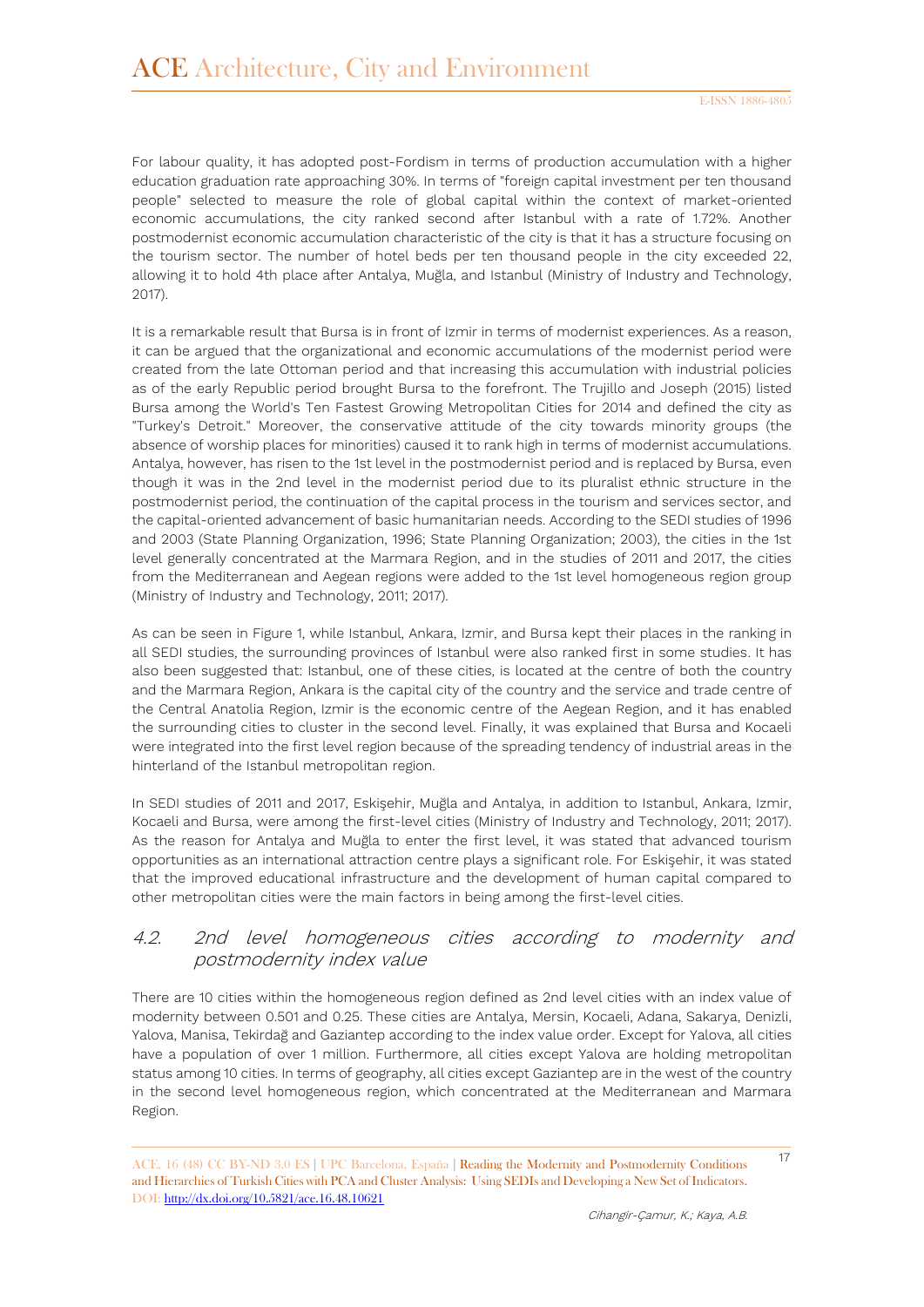There are 8 cities in the region, whose postmodernity index value is between 0.501 and 0.100 and defined as the 2nd level homogeneous region. These cities are Bursa, Adana, Kocaeli, Mersin, Muğla, Eskişehir, Balıkesir and Yalova, respectively. Within the 2nd level homogeneous zone, the cities except for Eskişehir generally are the cities around the metropolitan area of Istanbul, around the Izmir metropolitan area, and in the Adana-Mersin-Antalya metropolitan region.

It was observed that the cities in the 2nd level homogeneous region developed because of the industrialization process in general, and economic accumulation comes to the fore in the high index of modernity. The foundations laid in the middle of the 19th century had also a great impact on the formation of modernist accumulations in Antalya, Mersin, and Gaziantep among 10 cities. It was understood that Denizli and Gaziantep came to the fore in modernist accumulations with industrial breakthroughs introduced as Anatolian Tigers during the Republic period. It is clearly s111een that the cities in the Marmara and Aegean Regions reflect both modernist and postmodernist accumulations in an economical aspect, while the Aegean and Mediterranean Regions have more explicit reflections of the postmodernist social/ethical structure compared to other regions. However, it was observed that the Anatolian Tigers, who made modernist accumulations with the industrialization process, transferred to the 3rd or 4th level in terms of postmodernist accumulations.

Another remarkable result in the second homogeneous level region is that Antalya, Mersin, and Adana in the Mediterranean region have gained the identity of metropolitan areas such as İstanbul, İzmir and Ankara. It was observed that the modernity index levels of these cities have similar proportions and that they affect the cities in and around their own region. Another result is that four cities within 10 cities in the 2nd level homogeneous region are around Istanbul and thanks to Istanbul they have achieved their modernist accumulations. Namely, the economic and organizational hinterland of Istanbul played a significant role in creating the second level region. In the SEDI studies of 1996, 2003, 2011 and 2017, although the cities in the 2nd level generally concentrated at the Marmara, Aegean and Mediterranean Regions, the cities exhibit some differences.In the study in 1996, the second-level cities clustered in the hinterland area of Istanbul and on the Mediterranean coast. In the study in 2003, Istanbul expanded its hinterland area and other surrounding cities entered in the group of secondlevel cities. In the study in 1996, Kırklareli, Balıkesir and Tekirdağ were mentioned in the hinterland area of Istanbul, and in the study of 2003, it was seen that Edirne, Sakarya, Bilecik and Çanakkale were also included. In 2011, it was understood that Tekirdağ, Kırklareli, Çanakkale and Sakarya were under the sphere of influence of Istanbul and the cities included in previous studies transferred to the first or third level homogeneous region. As the final study of 2017, Balıkesir and Bilecik fell into the second level region (State Planning Organization, 1996; State Planning Organization, 2003; Ministry of Industry and Technology, 2011; 2017).

When we look at the Mediterranean Region, it was seen that Antalya, Mersin and Adana were in the second level in the studies of 1996 and 2003, Antalya moved up to the first level in the studies in 2011 and 2017, and Adana and Mersin fell to the third level. The share of the Aegean Region among the second-level cities in the studies between 1996 and 2017 varies. While only Muğla, Aydın and Denizli were among the second-level cities in 1996 and 2011, Manisa was included in these cities in the studies of 2003 and 2017. In all SEDI studies, some of the cities called Anatolian Tigers entered the second level cities. While Bolu, Gaziantep and Kayseri were mentioned among the second-level cities in the studies of 1996 and 2003, on the other side, Gaziantep fell to the third level in the studies of 2011 and 2017, and Konya entered the second-level cities. In all studies brought forward, the importance of economic and human capital in determining second-level cities was emphasized. Moreover, in SEDI studies, the education and health infrastructure of the cities included in the second-level homogeneous region has been well-established, and the industry and tourism sector has been developed.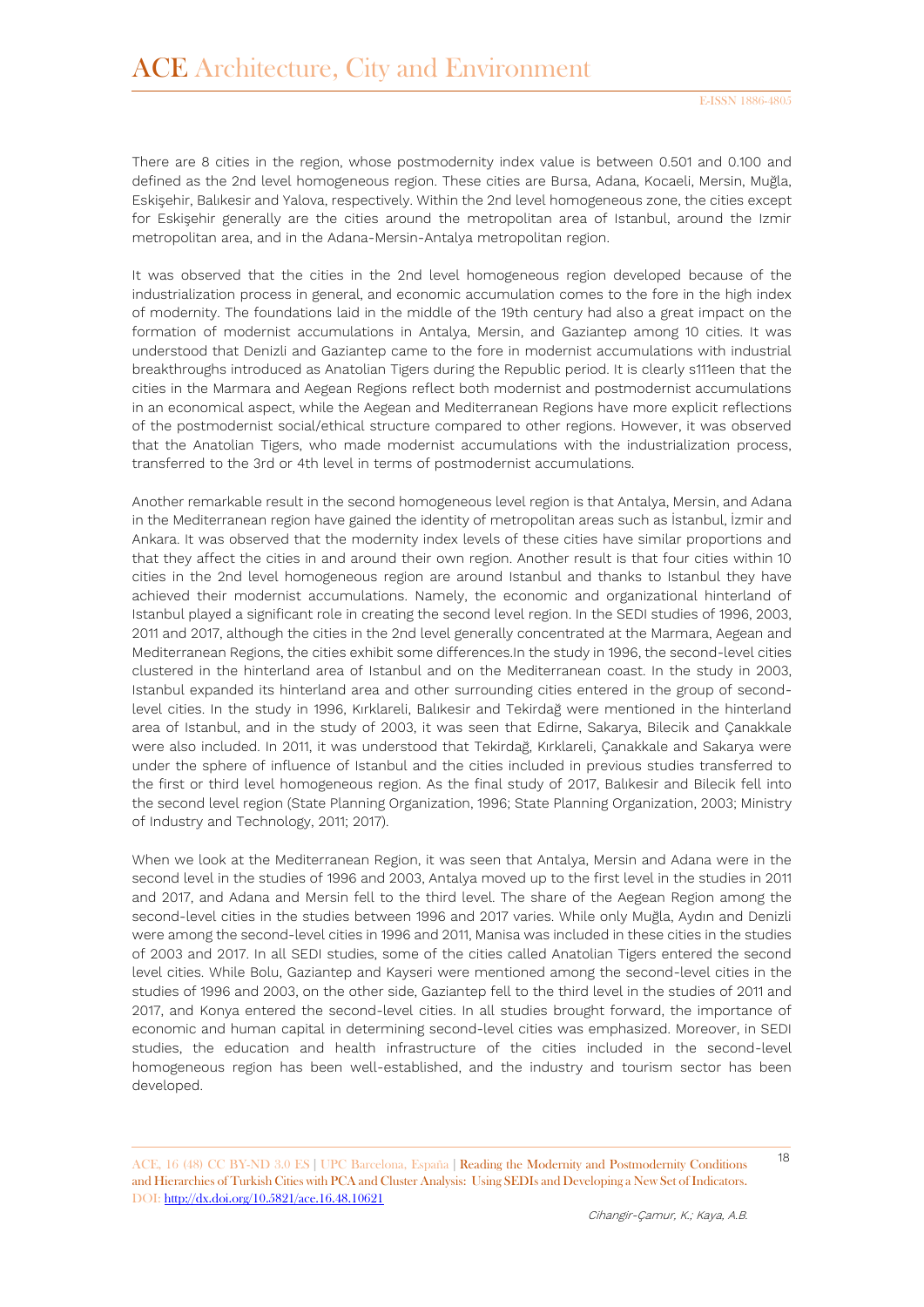

Figure 1. 1st and 2nd level homogeneous cities in terms of modernity and postmodernity

Source: The maps were produced within the scope of the study.

# 4.3. 3rd level homogeneous cities according to modernity and postmodernity index value

Among the modernist 3rd level cities revealed herein are Kırklareli, Düzce and Edirne located in the hinterland area of Istanbul; and Aydın and Muğla from the Aegean Region. Eskişehir and Konya from Western Anatolia; Hatay from the Mediterranean Region; and Erzurum, Malatya, and Samsun, which are the regional centers, entered the third level modernist cities. Aydın, Denizli, Tekirdağ, Çanakkale, Kayseri, Isparta, Kırklareli, Sakarya, Edirne, Hatay, Malatya, Manisa, Bingöl, Bolu, Konya, Burdur and Erzurum are included in the postmodernist 3rd level cities.

While Samsun fell to the fourth level in the postmodern period, Bingöl rose to the third level thanks to its heterogeneous cultural structure. Erzurum and Malatya, which preserved their regional center characteristics in the postmodern period, took place in the third level. The modernist and postmodernist cities mentioned in the 3rd level are generally regional centers or clustered around Istanbul and Izmir, and metropolitan cities located in the Marmara/Aegean Region.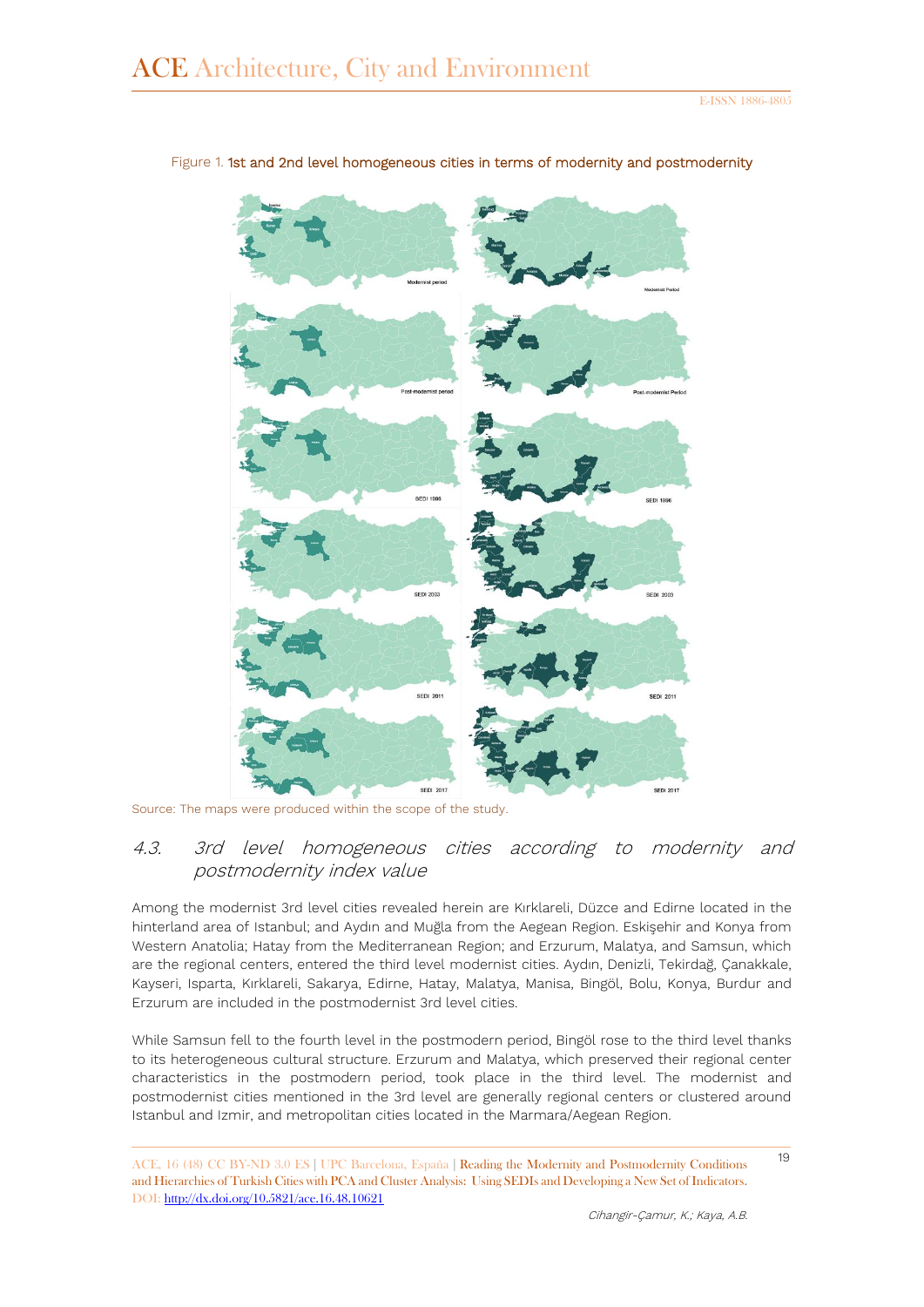As seen in Figure 2, according to 1996 and 2003 SEDI studies, level 3 cities are generally concentrated in Western Anatolia, Central Anatolia, and Aegean Region. The central cities in the Black Sea and Eastern Anatolia Region entered the 3rd level. While Sakarya, Bilecik, Çanakkale and Edirne in the Marmara Region in the SEDI study of 1996 were in the third level, they rose to the second level in the 2003 study. While Kütahya, Uşak, Isparta and Burdur in the Aegean and Mediterranean Regions took part in the 3rd level in the study of 1996 and 2003, Isparta rose to the second level in the study of 2011 and 2017 (State Planning Organization 1996; State Planning Organization 2003; Ministry of Industry and Technology, 2011; 2017).



#### Figure 2. 3rd and 4th level homogeneous cities in terms of modernity and postmodernity

Source: The maps were produced within the scope of the study.

According to the study of 1996, Bolu, located in the hinterland area of Ankara, was able to enter the third level, and in 2003 Nevşehir, Kırşehir, Kırıkkale, and Çorum also moved up to the third level.

<sup>20</sup> ACE, 16 (48) CC BY-ND 3.0 ES **<sup>|</sup>**UPC Barcelona, España **<sup>|</sup>** Reading the Modernity and Postmodernity Conditions and Hierarchies of Turkish Cities with PCA and Cluster Analysis: Using SEDIs and Developing a New Set of Indicators. DOI:<http://dx.doi.org/10.5821/ace.16.48.10621>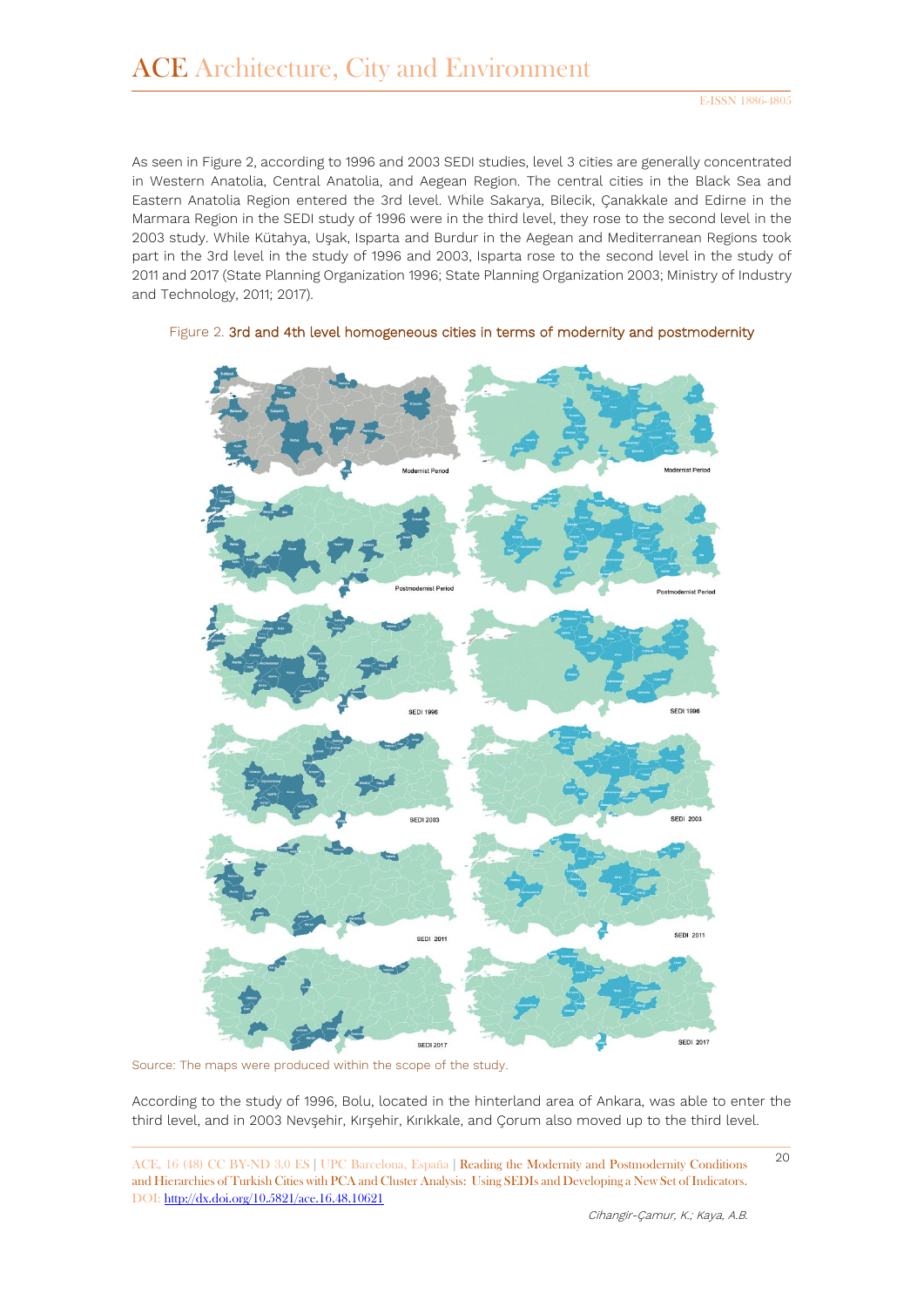However, in 2011 and 2017, all cities except for Kırıkkale fell to the fourth level. Samsun, Trabzon, Erzurum, Elazığ, and Malatya, which were considered central cities in the Black Sea and Eastern Anatolia Region in 1996 and 2003 SEDI studies, were mentioned among the third-level cities, while Erzurum, Malatya, and Trabzon fell to the fourth level in the 2011 study. In 2017, Samsun fell to the fourth level, and Trabzon, which is a regional center, rose to the third level again (State Planning Organization, 1996; State Planning Organization 2003; Ministry of Industry and Technology, 2011; 2017).

### 4.4. 4th level Homogeneous cities according to modernity and postmodernity index value

According to the SEDI studies of 1996 and 2003, the cities in the 4th level generally concentrated at the Black Sea, Eastern Anatolia, Central Anatolia, and South-eastern Anatolia Regions. In the study of 2011 and 2017, some cities in South-eastern Anatolia and Eastern Anatolia Region fell to the fifth level. The study revealed that the fourth-level modernist cities clustered around Ankara and were regional centers. Moreover, the study suggests that some cities in the inner part of the Aegean Region were also in the fourth level. Finally, most cities in the South-eastern Anatolia Region were mentioned to be at the fourth level.

In the studies of 1996 and 2003, it was pointed out that most of the employment is mainly agricultural in the general framework regarding fourth-level cities, but the agricultural product production per rural population was below the country average (State Planning Organization 2003). It was mentioned that the basic social indicators and the literacy rate of fourth-level cities were low. In line with this data, according to the report, the schooling rates were also low. In the report of the study of 2003, the employees' insured employment rate in the manufacturing industry and the rate of automobile ownership per person were under the national average.

# 4.5. 5th level homogeneous cities according to modernity and postmodernity index value

As seen in Figure 3, in the 1996 and 2003 SEDI studies, the fifth level cities are generally concentrated in the Southeast Anatolia Region and clustered in Central Anatolia and Northeast Anatolia in 2011 and 2017. All cities except Aksaray had similar characteristics, and the fifth-level modernist cities revealed herein concentrated at the east of the country and clustered around regional centers. The Black Sea Region cities concentrated in the postmodernist fifth level homogeneous region. Regarding fifth-level cities in SEDI studies of 2011 and 2017, it was stated that demographic and educational development indicators had low values. Along with the low literacy rate, this cluster had a female literacy rate below the country average, and the female employment rate was low too.

# 4.6. 6th level homogeneous cities according to modernity and postmodernity index value

Since SEDI studies of 1996 and 2003 evaluated Turkey in five levels, sixth-level cities were examined based on the 2011 and 2017 SEDI studies and it was observed that these cities concentrated at the South-eastern Anatolia and the North-eastern Anatolia Region. According to the 2011 and 2017 SEDI studies, there was no change in the list of sixth-level cities except for Adıyaman, their share in the country's exports remained at a very low level, they did not have sufficient infrastructure in terms of OIZ (Organized Industrial Zones) and SIA (Small Industrial Area), and they had problems in terms of skilled labour workforce. Also, demographic and education development indicators had low values (State Planning Organization 1996; State Planning Organization 2003, Ministry of Industry and Technology, 2011; 2017).

<sup>21</sup> ACE, 16 (48) CC BY-ND 3.0 ES **<sup>|</sup>**UPC Barcelona, España **<sup>|</sup>** Reading the Modernity and Postmodernity Conditions and Hierarchies of Turkish Cities with PCA and Cluster Analysis: Using SEDIs and Developing a New Set of Indicators. DOI:<http://dx.doi.org/10.5821/ace.16.48.10621>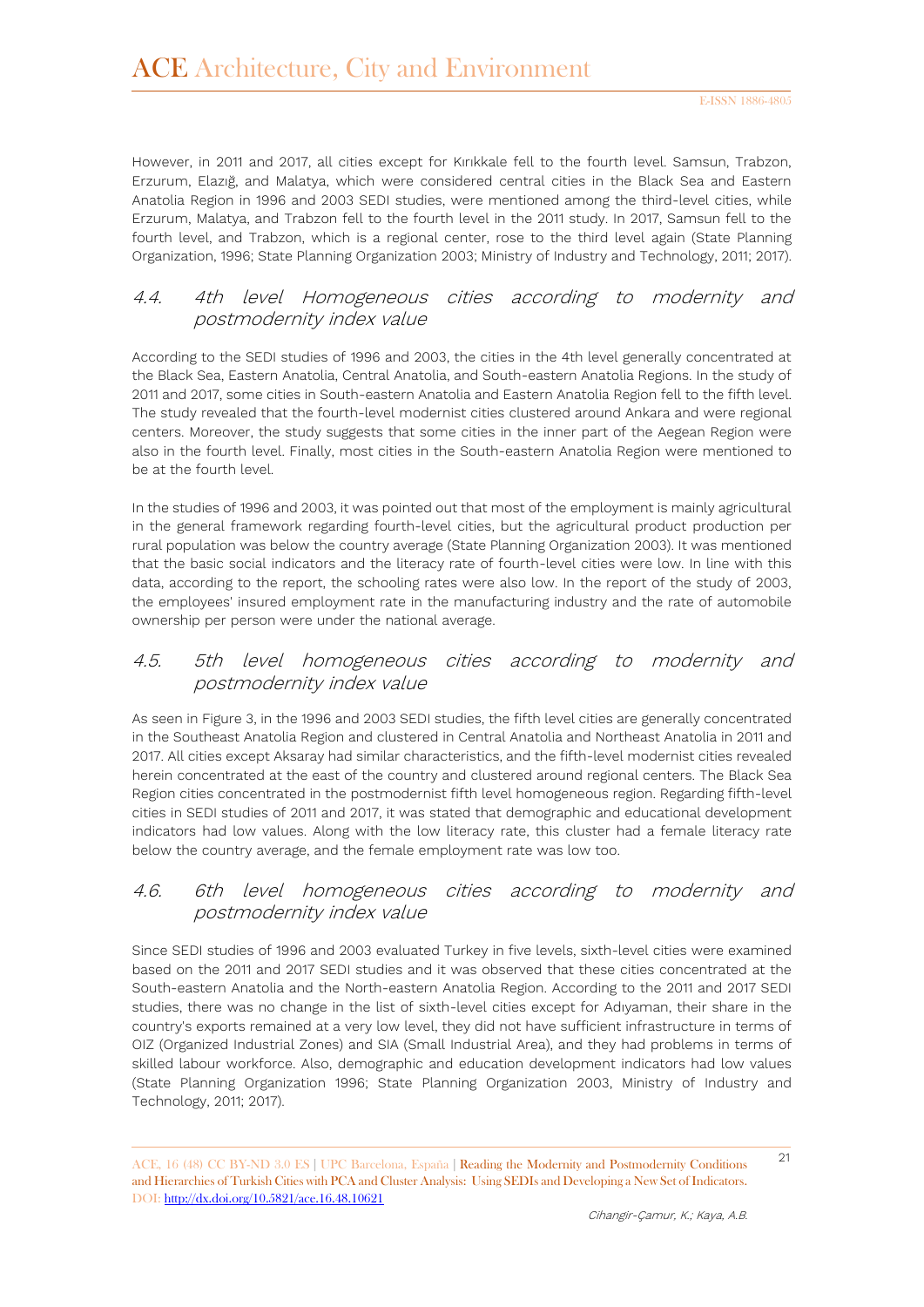

Figure 3: 5th and 6th level homogeneous cities in terms of modernity and postmodernity

Source: The maps were produced within the scope of the study.

In the study, there was no change except Gümüşhane in the list of sixth-level cities that revealed as modernist and postmodernist and included in the SEDI studies. The cities at the sixth level are still rural in character and have not been able to institutionalize economically. In addition to this point, sixth-level cities suffer from security problems in SEDI studies, and within the scope of the study, their social life norms are close to the traditional society.

# 5. Conclusion

This study aimed to explain the impacts of modernist and postmodernist movements on urban dynamics and the level of Turkish cities' experiencing-realizing modern/postmodern processes. Based on the analysis results, and the findings, the following evaluations have been made. The cities that were not affected by the modernism movement were also unaffected or weakly affected by the postmodernism movement and could not be a part of the postmodernist accumulation process. Thus, it has been confirmed that although the two trends have emerged based on opposite values, they have come into the picture in sequential phases and cannot be considered independently from each other.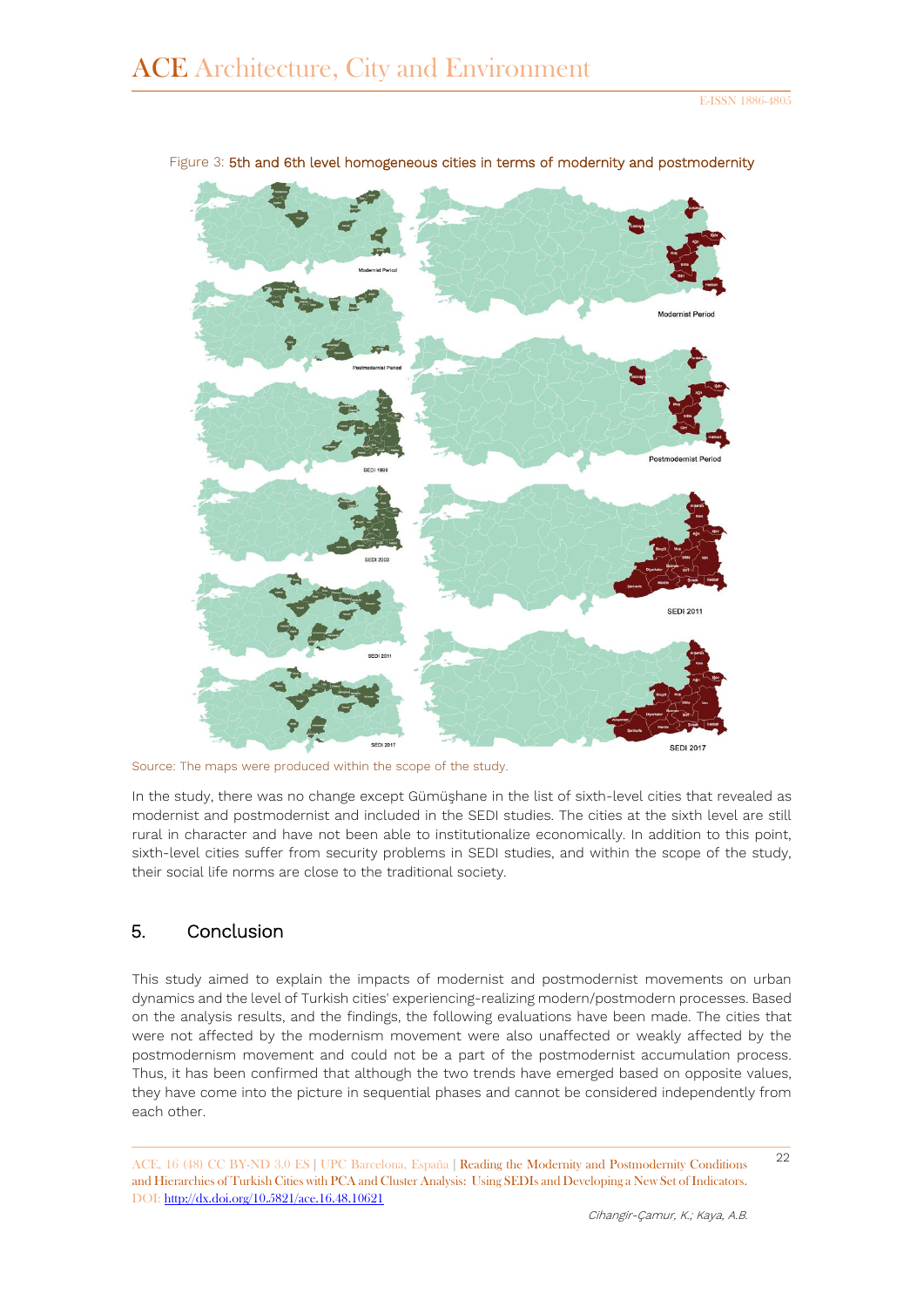Accordingly, sectoral specialization is effective in the spatial reflections of modernist and postmodernist accumulations, and economic development preferences also determine the social structure / ethical understanding. Remarkably, the cities, which shape their economic development by industrial sector, generally had a high level of modernity index, but their postmodernity levels were low. In addition to this point, although the modernity level of the cities with developed services and tourism infrastructure was weak, the postmodernity index levels had increased. It was revealed that cities with a high modernity index and a low level of postmodernity had a conservative social structure/ethical understanding. In contrast, cities with a low level of modernity and a high level of postmodernity adopt a secular experience. Thus, an ontological contradiction in the adoption of modernism and postmodernism movements in Turkey appears relevant.

Except for the Marmara Region, Aegean Region, Mediterranean coastline, and metropolitan cities, it can be suggested that the cities in Turkey lag in adopting the accumulations of two movements. It was found that Istanbul played a dominant role in embracing modernism and postmodernism in the Marmara Region cities.

The sphere of influence of Izmir in the Aegean Region affects the surrounding cities in terms of the accumulation of postmodernist components. Antalya-Mersin and Adana in the Mediterranean coastline have influenced metropolitan regions and formed a development corridor along the Mediterranean. However, Ankara, the capital, failed to control its surrounding, although it ranks second in adopting modernist and postmodernist accumulations both.

It was demonstrated that the cities in the first level were generally integrated into the globalization process. In contrast, the cities in the second level clustered surrounding the first level or strengthened their accumulation with their internal dynamics (Anatolian Tigers). It was brought forward that thirdlevel cities had low-population around the cities that made efforts to take an active role in the globalization process and had the characteristics of regional centres. However, the fourth-level cities were found to be former regional centres clustered around regional centres—fifth-level cities clustered around cities with the attributes of former regional centres. Finally, sixth-level cities generally suffered security problems and concentrated in the Southeast / Northeast Anatolia region.

In the light of these findings, this study, designed to scrutinize the levels of Turkish cities being affected by modernism and postmodernism movements, to adopt these movements and to determine the levels of accumulation because of the internalization of these impacts, aims to contribute to the literature with its detailed analysis following the literature that defines the spatial dynamics of modernism and postmodernism. In addition, with a better understanding of modern/postmodern space, future studies that will address urban spatial dynamics, formation/change processes, and development inequalities will contribute to the development of progressive alternative urbanization policies/planning methods.

As a closing remark, it may be emphasized to what extent has the aim of the study been achieved and what are the limitations of this study. Limitations of this study, that may provide different perspectives for future studies, can be assembled under two main headings. The first limitation is the lack of historical continuity in the data used in SEDI research in Turkey and the inaccessibility of data with the same content that would enable current comparisons.

The second main constraint is lack of local and qualitative data that was inaccessible due to the pandemic closures and would enable the newly created set to be more representative than the city scale, (e.g., district and neighbourhood scales). When access to local/new data is enabled, a similar study can reveal the differences between postmodern and modern discourses/movements with spatial representations closest to the reality.

<sup>23</sup> ACE, 16 (48) CC BY-ND 3.0 ES **<sup>|</sup>**UPC Barcelona, España **<sup>|</sup>** Reading the Modernity and Postmodernity Conditions and Hierarchies of Turkish Cities with PCA and Cluster Analysis: Using SEDIs and Developing a New Set of Indicators. DOI:<http://dx.doi.org/10.5821/ace.16.48.10621>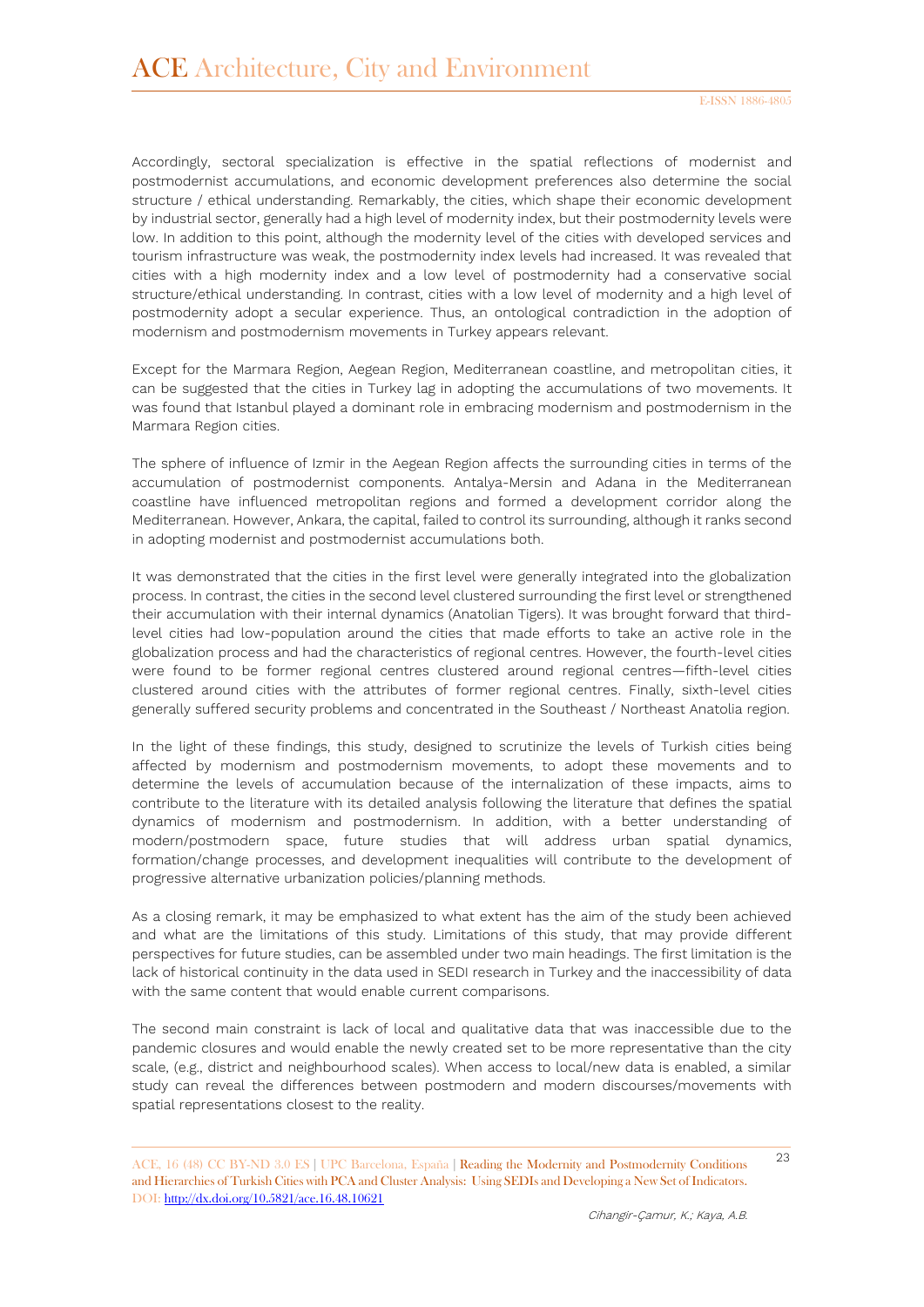# Author Contributions

Both authors contributed to all parts of the research. The first author conceptualized and developed the general structure of the article. The second author analysed the data, produced the graphs and maps, and wrote the paper. The authors jointly discussed and finalized the writing.

Conflict of interest: The authors declare that they have no conflict of interest.

### Bibliography

Akça, G. (2005). Postmodernite ve ulus devlet (Postmodernity and nation state). Sosyal Bilimler Dergisi, <sup>7</sup>(2), 233-256.

Aslan, S., & Yılmaz, A. (2001). Modernizme bir başkaldırı projesi olarak postmodernizm (Postmodernism: a challenge against modernism). Cumhuriyet Üniversitesi İktisadi ve İdari Bilimler Dergisi, 93-108.

Aydın, R. (2018). Ulus, uluslaşma ve devlet: Bir modern kavram olarak ulus devlet. Marmara Üniversitesi Siyasal Bilimler Dergisi, 6(1), 229-255. DOI:<https://doi.org/10.14782/marusbd.412645>

Baudrillard, J. (2011). Simülakrlar ve simülasyon.( Simulacra and simulation.) (O. Adanır, Trans.). Doğu Batı Yayınları (Original work published 1981).

Baudrillard, J. (2016).The Consumer Society. SAGE. DOI:<https://dx.doi.org/10.4135/9781526401502>

Bauman, Z. (2000). Postmodernlik ve hoşnutsuzlukları (Postmodernity and its Discontents) (İ.Türkmen, Trans.). Ayrıntı Yayınları (Original work published 1997).

Bauman, Z. (2017). Modernlik ve müphemlik. (Modernity and Ambivalence) (İ. Türkmen, Trans.). Ayrıntı Yayınları (Original work published 1990).

Best, S., & Kellner, D. (2016). Postmodern teori (Postmodern theory) (M. Küçük, Trans.). Ayrıntı Yayınları (Original work published 1991).

Biere Arenas, R. & Arellano Ramos, B. (2017). Las TIC, herramientas facilitadoras para el habitar y disfrute de una ciudad sin barreras (ICT, Facilitating tools for living and enjoying a barriers-free city). ACE: Architecture, City and Environment, 11(33), 219-234. DOI:<http://dx.doi.org/10.5821/ace.11.33.5159>

Blauner, R. (1964). Alienation and freedom: the factory worker and his industry. University of Chicago Press. DOI:<https://doi.org/10.2307/2574777>

Bockock, R. (1993). Tüketim (Consumption) (İ. Kutluk, Trans.). Dost Kitabevi (Original work published 1993).

Bodur, E. (1991). Modern kapitalizmin doğmasında dinin rolü (The role of religion in the rise of modern capitalism). Atatürk Üniversitesi İlahiyat Fakültesi Dergisi, 1(10), 80-108. Retrieved from <https://dergipark.org.tr/tr/pub/atauniilah/issue/2739/36478>

Bosch-Meda, J. (2021). Is the role of urban planning in promoting active ageing fully understood? A comparative review of international initiatives to develop age-friendly urban environments. ACE: Architecture, City and Environment, 16(47), 1-25. DOI:<http://dx.doi.org/10.5821/ace.16.47.10337>

Bozdoğan, S. (2008). Modernizm ve ulusun inşası (Modernism and nation building). Metis Yayınları.

Chia, R. (1995). From modern to postmodern organizational analysis. *Organization Studies*, 16(4), 579-604. DOI:<https://doi.org/10.1177/017084069501600406>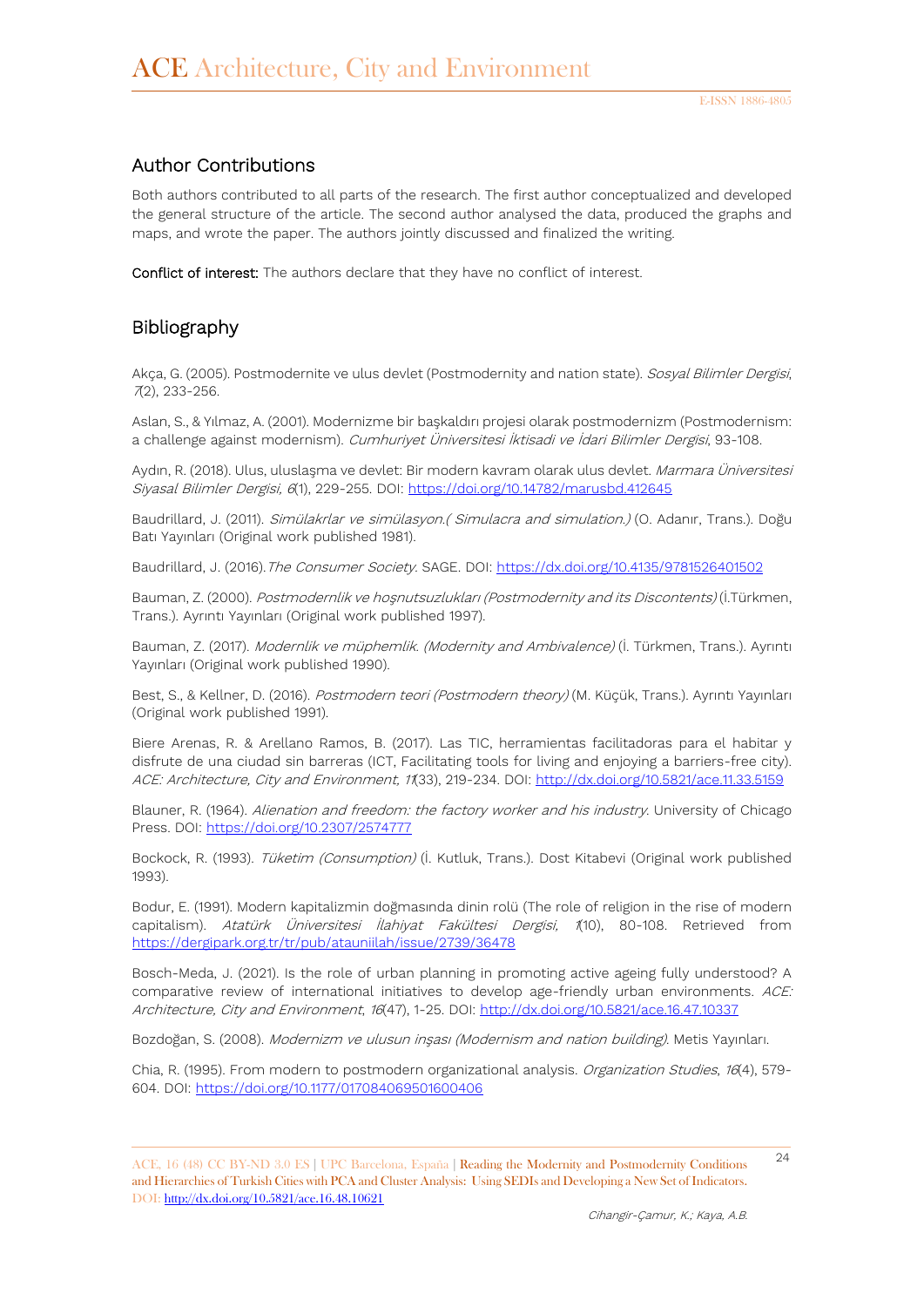Cihangir Çamur, K. (2009). Yeni liberal politikalar, kent ve mekan: Çankaya'da (Ankara) yapılaşmanın çözümlenmesi, 1985-2000 (Neo liberal policies, urban and space: An analysis of the construction environment in cÇankaya (Ankara), 1985-2000). Memleket, Siyaset, Yönetim, 4(9), 87-121.

Cupers, K. (2014). Where Is the Social Project? Journal of Architectural Education, 68(1), 6-8. DOI: <https://doi.org/10.1080/10464883.2014.864892>

Debord, G. (2012). Gösteri toplumu (Society of the Spectacle) (M. Moralı, Trans.). Ayrıntı Yayınları (Original work published 1967).

Durkheim, E. (2006). Toplumsal işbölümü (The Division of Labour in Society) (Ö. Ozankaya, Trans.). Cem Yayınevi (Original work published 1893).

Eagleton, T. (2004). Capitalism, modernism, and postmodernism. Longman.

Elliot, A., & Lemert, C. (2006). Yeni Bireycilik(The New Individualism) (B. Kıcır, Trans.). Sel Yayıncılık (Original work published 2009).

Eraydın, A. (1992). Post-fordizm ve değişen mekânsal öncelikler (Post-Fordism and Changing Spatial Priorities). Ortadoğu Teknik Üniversitesi Mimarlık Fakültesi Yayınları.

Erkenekli, M., Uzun, Z., & Gümüş, Ö. (2012). Sosyoekonomik statü ve sosyal değerler ilişkisine yönelik bir inceleme (An examination of the relationship between socioeconomic status and social values). Savunma Bilimleri Dergisi, 11(2), 125-147.

Eryılmaz, B. (2015). Bürokrasi ve siyaset (Bureaucracy and politics). Alfa Yayınları.

Etzioni, E. H. (2013). Bureaucracy and democracy: A Political Dilemma. Routledge (Original work published 2004). DOI:<https://doi.org/10.2307/976648>

Fainstein, S. S. (1999). New directions in planning theory. *Urban Affairs Review*, 35(4), 451-478. DOI: <https://doi.org/10.1177/107808740003500401>

Featherstone, M. (1996). Postmodernizm ve tüketim kültürü (Consumer Culture and Postmodernism) (M. Küçük, Trans.). Sel Yayıncılık (Original work published 2007).

Foucault, M. (1987). Söylemin düzeni (The order of the discourse) (T. Ilgaz, Trans.). Hil Yayınları (Original work published 1970).

Giet, S. (2006). Get free! This is an order, body in men's and women's magazines. Dharma.

Giddens, A. (2000). Sosyoloji (Sociology) (H. Özel, & C. Güzel, Trans.). Ayraç Yayınevi (Original work published 1986).

Gottdiener, M. (2005). Postmodern göstergeler (Postmodern indicators) (A. Nur, H. Gür & E. Cengiz, Trans.). İmge Yayınları (Original work published 1995).

Göktolga, O. (2015). Postmodern siyasetin bir yansıması: İsviçre Yeşil Liberal Partisi (A reflection of postmodern politics: Switzerland Green Liberal Party). Düşünce–Yorum Sosyal Bilimler Araştırma Dergisi, 8(16), 129-151.DOI:<https://doi.org/10.17540/hikmet.20151612070>

Habermas, J. (1994). Modernlik: Tamamlanmamış bir proje (The unfinished project of Modernity) (G. Naliş Trans.). Kıyı Yayınları (Original work published 1996).

Harvey, D. (1996). Postmodernliğin Durumu (The Condition of Postmodernity) (S. Savran, Trans.) Metis Yayınları (Original work published 1991).

Harvey, D. (2012). Sermayenin Mekanları (Spaces of Capital) (B. Kıcır, D. Koç, K. Tanrıyar & S. Yüksel, Trans.) Sel Yayınları (Original work published 1991).

<sup>25</sup> ACE, 16 (48) CC BY-ND 3.0 ES **<sup>|</sup>**UPC Barcelona, España **<sup>|</sup>** Reading the Modernity and Postmodernity Conditions and Hierarchies of Turkish Cities with PCA and Cluster Analysis: Using SEDIs and Developing a New Set of Indicators. DOI:<http://dx.doi.org/10.5821/ace.16.48.10621>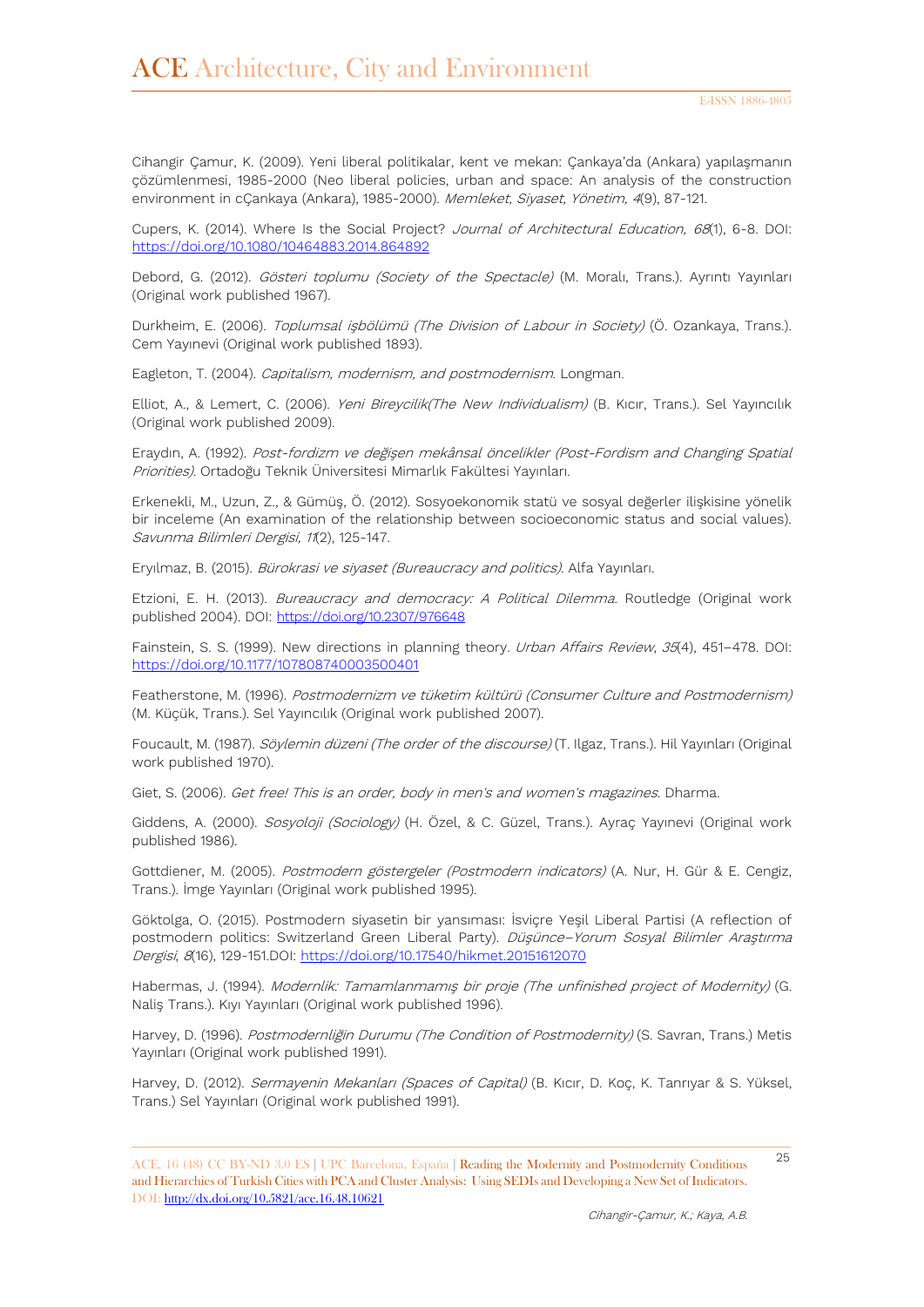Hassan, I. (1985). The culture of postmodernism. Theory, Culture and Society, 2(3), 119-131. DOI: <https://doi.org/10.1177/0263276485002003010>

Herzfeld, M. (2010). Engagement, gentrification, and the neoliberal hijacking of history. Current Anthropology, 51, 259–267. DOI:<https://doi.org/10.1086/653420>

Hochschild, A. (2012). The managed heart: Commercialization of human feeling. University of California Press.

Hume, D. (2017). İnsanın anlama yetisi üzerine bir soruşturma (An Enquiry Concerning Human Understanding) (O. Aruoba, Trans.) Say Yayınları (Original work published 1748).

Jameson, J. (1984). Postmodernism or the culture logic of late capitalism. New Left Review.

Kalaycıoğlu, S., Kardam, F., Rittersberger-Tılıç, H., Çelik, K., & Türkyılmaz, S. (2008). Ankara kent merkezinde toplumsal tabakalaşma, hareketlilik ve sosyoekonomik statü araştırması (Research on social stratification, social mobility dynamics and socioeconomic status in urban Ankara). Tübitak Project No: SOBAG 104 K 039. Ankara.

Karakaş, M. (2000). Türk ulusçuluğunun inşası (The formation of Turkish national identity). Vadi Yayınları.

Kaygalak, İ., & Işık, Ş. (2007). New economic dimensions of urbanization. Ege Coğrafya Dergisi, 16, 17-35. Retrieved from <https://dergipark.org.tr/tr/download/article-file/56776>

Kellner, D. (1991). Enformasyon devrimi efsanesi: Modernleşme kuram ve uygulamalarının eleştirisi (Postmodern Theory: Critical Interrogations) (A. Yusuf, Trans.). Rey Yayıncılık (Original published 1991).

Keyman, E. (2000). Küreselleşme, devlet, kimlik / farklılık: Uluslararası ilişkiler kuramını yeniden düşünmek (Globalization, State, Identity/Difference Toward a Critical Social Theory of International Relations). Alfa Yayınları.

King, C. S. (2005). Postmodern public administration: In the shadow of postmodernism. Administrative Theory & Praxis, 27(3), 517-532. DOI: <https://doi.org/10.1080/10841806.2005.11029504>

Levinas, E. (1961). Totality and infinity: An essay on exteriority. SUDOC.

Lyotard, J. (1998). Postmodern durum (The Postmodern Condition) (A. Çiğdem, Trans.). Vadi Yayınları (Original work published 1979).

Malecki, E. J. (2017). Entrepreneurship and entrepreneurial ecosystems, Geographical Compass, 12(3), 1-21. DOI:<https://doi.org/10.1111/gec3.12359>

Mariscal González, M., & Montaño Salazar, R. (2018). Policentrismo y jerarquía de localidades de la región "Altos Sur" de Jalisco, 2010 (Polycentrism and hierarchy of localities of "Altos Sur" region of Jalisco, 2010). ACE: Architecture, City and Environment, 13(38), 235-262. DOI: <http://dx.doi.org/10.5821/ace.13.38.5360>

Marx, K., & Engels, F. (2003). Komünist parti manifestosu (Manifesto of the communist party) (Eris Yayınları, Trans.). Eriş Yayınları (Original work published 1848).

Marx, K. (2003). Kapital cilt I (Capital volume I) (A. Bilgi, Trans.). Sol Yayınları (Original published 1867).

Melas, N. (2020, 19 Mayıs). Out of Date: David Harvey's the condition of postmodernity and the postmodern condition. Post45. Retrieved from [https://post45.org/2020/05/out-of-date-david](https://post45.org/2020/05/out-of-date-david-harveys-the-condition-of-postmodernity-and-the-postmodern-condition/)[harveys-the-condition-of-postmodernity-and-the-postmodern-condition/](https://post45.org/2020/05/out-of-date-david-harveys-the-condition-of-postmodernity-and-the-postmodern-condition/)

<sup>26</sup> ACE, 16 (48) CC BY-ND 3.0 ES **<sup>|</sup>**UPC Barcelona, España **<sup>|</sup>** Reading the Modernity and Postmodernity Conditions and Hierarchies of Turkish Cities with PCA and Cluster Analysis: Using SEDIs and Developing a New Set of Indicators. DOI:<http://dx.doi.org/10.5821/ace.16.48.10621>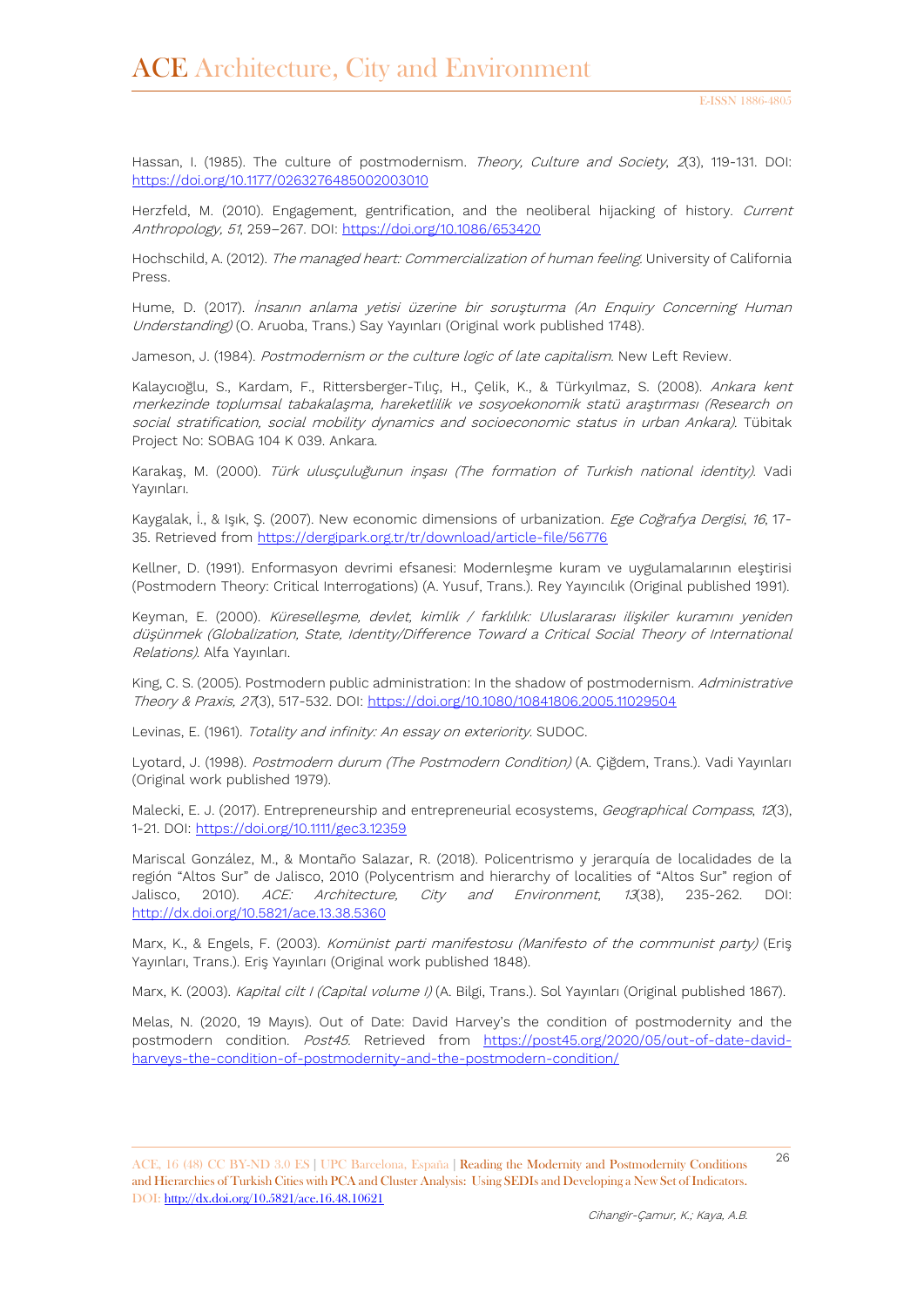Ministry of Industry and Technology. (2011). A research on the socio-economic development ranking of provinces and regions 2011. Ministry of Industry and Technology. Retrieved from <https://www.sanayi.gov.tr/merkez-birimi/b94224510b7b/sege>

Ministry of Industry and Technology. (2017). A research on the socio-economic development ranking of provinces and regions 2017. Ministry of Industry and Technology. Retrieved from <https://www.sanayi.gov.tr/merkez-birimi/b94224510b7b/sege>

Mitchell, J.A. (1998). Entrepreneurialism, commodification, and creative destruction: A model of postmodern community development. Journal of Rural Studies, 14(3), 273-286. DOI: [https://doi.org/10.1016/S0743-0167\(98\)00013-8](https://doi.org/10.1016/S0743-0167(98)00013-8)

Müller-Rommel, F. (1989). Green politics and alternative lists under cross-national perspective. In New Politics in Western Europe. The Rise and Success of Gren Parties and Alternative Lists, 5-19. Retrieved from [https://www.taylorfrancis.com/chapters/edit/10.4324/9780429044298-1/green](https://www.taylorfrancis.com/chapters/edit/10.4324/9780429044298-1/green-parties-alternative-lists-cross%E2%80%93national-perspective-ferdinand-m%C3%BCller-rommel)[parties-alternative-lists-cross%E2%80%93national-perspective-ferdinand-m%C3%BCller-rommel](https://www.taylorfrancis.com/chapters/edit/10.4324/9780429044298-1/green-parties-alternative-lists-cross%E2%80%93national-perspective-ferdinand-m%C3%BCller-rommel)

Özbek, Ç. (2008). Madonna'nın feminizmi: Postmodern bir kimlik sorunsalı. (The feminism of madonna: A postmodern identity dilemma). Toplum ve Demokrasi Hakemli (Peer-reviewed Journal) Sosyal Bilimler Dergisi, 91-106. Retrieved from <https://dergipark.org.tr/tr/download/article-file/210978>

Pérez Bourzac, M. (2018). Contemporary public space in the city of the 21st century; crisis or transformation? ACE: Architecture, City and Environment, 12(36), 131-140. DOI: <http://dx.doi.org/10.5821/ace.12.36.5300>

Piccone, P. (1991). The crisis of liberalism and emergence of federal populism. Telos, 89, 7-44. Retrieved from <http://journal.telospress.com/content/1991/89/7.full.pdf+html>

Postman, N. (2016). Televizyon: Öldüren eğlence (Amusing Ourselves to Death) (O. Akınhay, Trans.). İstanbul, Türkiye: Ayrıntı Yayınları (Original work published 1985).

Ristock, J. L. (2003). Exploring dynamics of abusive lesbian relationships: Preliminary analysis of a multisite, qualitative study. American Journal of Community Psychology, 31(3-4), 329-341. DOI: <https://doi.org/10.1023/A:1023971006882>

Ritzer, G. (2015). Toplumun McDonaldlaştırılması (McDonaldization of society.) (E.Pilgin, Trans.). Ayrıntı Yayınları (Original work published 2014).

Ritzer, G., & Stepnisky, J. (2018). Modern sociological theory. SAGE Publications.

Sennett, R. (2016). Kamusal insanın çöküşü (The Fall of Public Man) (A. Yılmaz, Trans.). Ayrıntı Yayınları (Original work published 2003).

Roscoe, P. (2014). Harcıyorum öyleyse varım (I Spend, Therefore I Am) (A. Çavdar, Trans.). Ayrıntı Yayınları (Original work published 2014).

Rousseau, J. (1999). Toplum sözleşmesi (The Social contract) (V. Günyol, Trans.) İş Bankası Kültür Yayınları (Original work published 1762).

Saklı, A. R. (2013). Fordizim'den esnek üretim rejimine dönüşümün kamu yönetimi üzerindeki etkileri (The effects of transformation from fordism to flexible production regime on public administration). *Elektronik Sosyal Bilimler Dergisi, 12*(4), 107-131. Retrieved from <https://dergipark.org.tr/en/pub/esosder/issue/6158/82766>

State Planning Organization (SPO). (1996). Research on the socio-economic development ranking of the provinces. Ankara, Turkey: State Planning Organization. Retrieved from <https://www.sanayi.gov.tr/merkez-birimi/b94224510b7b/sege>

<sup>27</sup> ACE, 16 (48) CC BY-ND 3.0 ES **<sup>|</sup>**UPC Barcelona, España **<sup>|</sup>** Reading the Modernity and Postmodernity Conditions and Hierarchies of Turkish Cities with PCA and Cluster Analysis: Using SEDIs and Developing a New Set of Indicators. DOI:<http://dx.doi.org/10.5821/ace.16.48.10621>